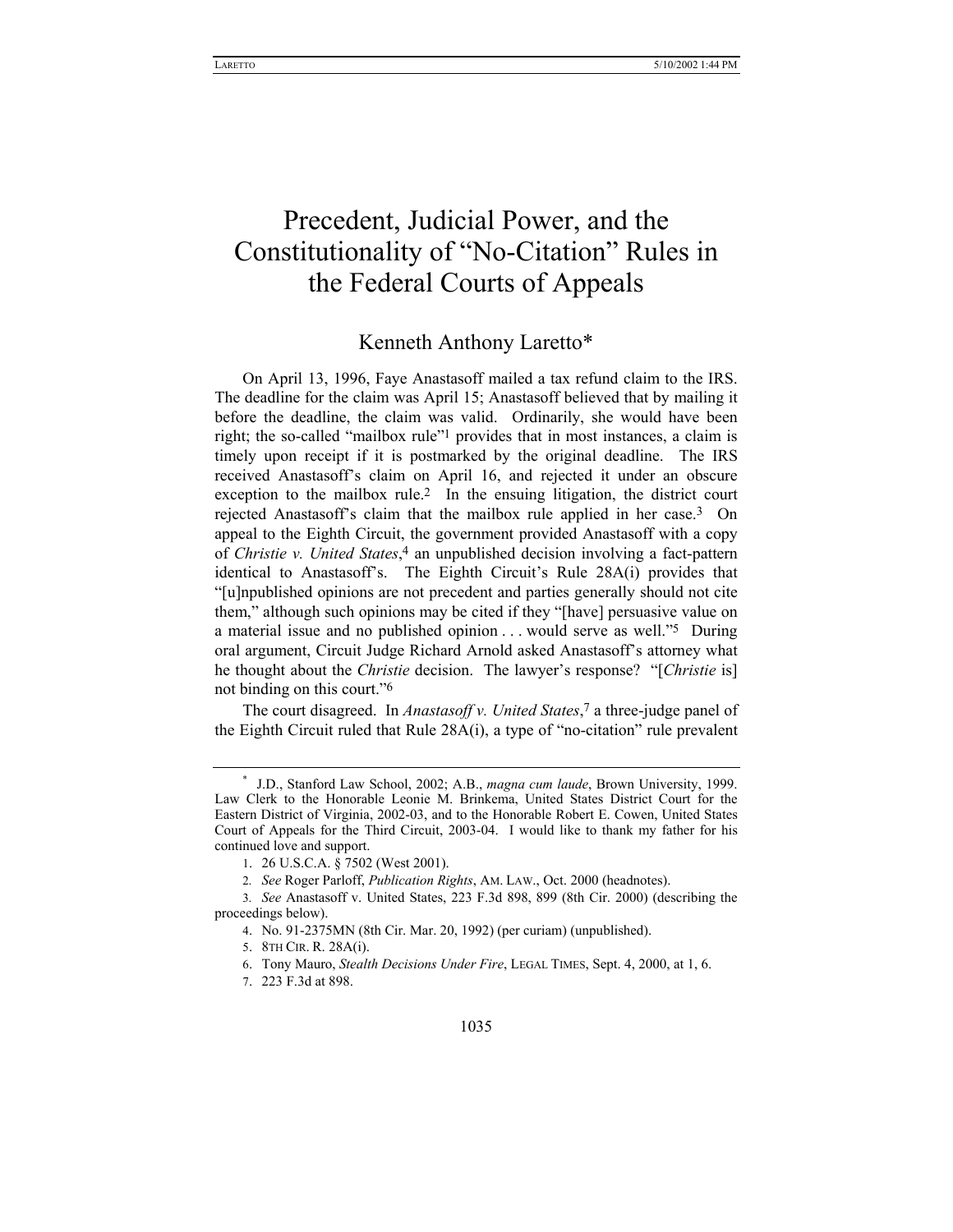among the U.S. Circuit Courts of Appeals, violated the Constitution by conferring a power on the federal courts in excess of the judicial power granted by Article III.<sup>8</sup> The decision meant that every written opinion in the circuit would henceforth have precedential effect. The Eight Circuit convened *en banc* to review the *Anastasoff* panel's decision, and vacated the ruling as moot.<sup>9</sup> The constitutionality of Rule 28A(i) remains an open question in the Eighth Circuit.10

Recently, a three-judge panel of the Ninth Circuit upheld the constitutionality of no-citation rules. In *Hart v. Massanari*,11 Circuit Judge Alex Kozinski maintained that Article III does not require federal courts to treat all of their decisions as binding precedent.12 Under his analysis, the extent to which a circuit opinion must be followed in future cases within that circuit is a matter of judicial policy, and may be determined with regard to such needs as judicial economy and the prevention of premature adjudication.<sup>13</sup> As both a constitutional and a practical matter, then, the status of unpublished decisions and related no-citation rules has serious implications for the judicial branch, which crafted these policies in an effort to manage burgeoning caseloads in the federal courts of appeals.

This Note discusses the problems created by no-citation rules and provides a number of potential solutions to these problems. Part I describes the history of the debate over nonpublication and no-citation rules, identifying the practical concerns that such rules seek to address and the criticisms to which those rules have been subject. Part II analyzes the constitutional holdings of *Anastasoff* and *Hart*, arguing that the text and history of Article III support a doctrine of precedent that, at the very least, gives presumptively binding effect to judicial interpretations of constitutional and statutory law. Part III identifies the authority of precedent as stemming from both the act of adjudication and the reasoning behind a decision, and argues that no-citation rules are therefore constitutionally justified as applied to decisions that are objectively nonprecedential. Part IV attempts to resolve the practical and constitutional

<sup>8.</sup> Id. at 900; see also U.S. CONST. art. III, § 1 ("The judicial Power of the United States, shall be vested in [the Supreme Court and the inferior courts].").

<sup>9.</sup> Anastasoff v. United States, 235 F.3d 1054, 1056 (8th Cir. 2000) (noting that the IRS had capitulated to a Second Circuit decision in conflict with *Christie*, and had satisfied Anastasoff's refund request).

<sup>10</sup>*. Id.*; *cf.* Hart v. Massanari, 266 F.3d 1155 (9th Cir. 2001) (upholding the constitutionality under Article III of Ninth Circuit Rule 36-3, which states that ì[u]npublished dispositions . . . are not binding precedentî); *Re* Rules of the United States Court of Appeals for the Tenth Circuit, 955 F.2d 36 (10th Cir. 1986) (upholding Tenth Circuit Rule 36.3, which provided that "unpublished opinions  $\dots$  have no precedential value and shall not be citedî); *see also* Symbol Techs., Inc. v. Lemelson Med., 277 F.3d 1361, 1366-69 (Fed. Cir. 2002) (adopting the reasoning of *Hart* in order to refute a claim that unpublished opinions are binding precedent in the Federal Circuit).

<sup>11. 266</sup> F.3d 1155 (9th Cir. 2001).

<sup>12</sup>*. Id.* at 1175.

<sup>13</sup>*. Id.* at 1175-77.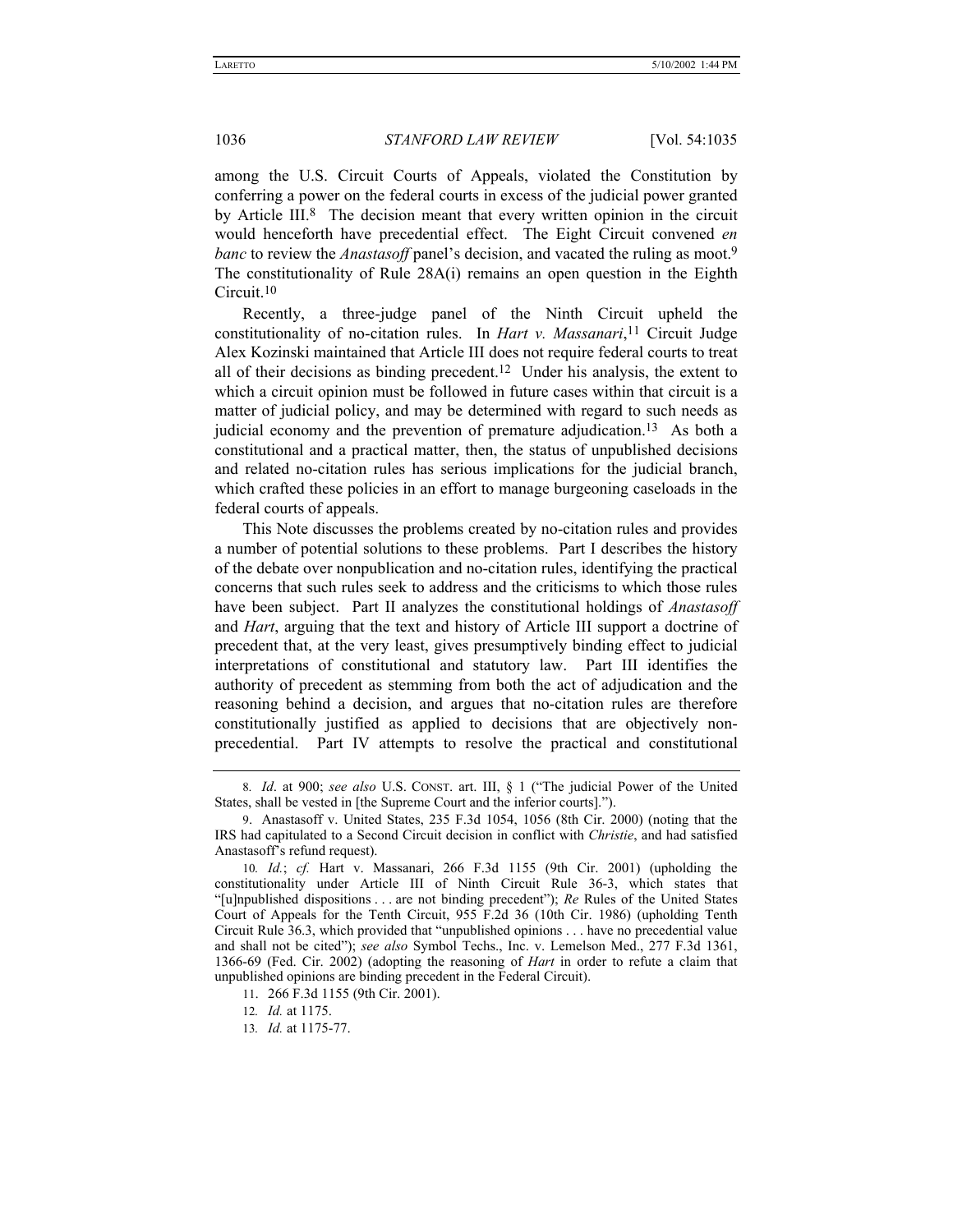problems created by no-citation rules, by providing a number of suggestions designed to protect the availability of precedential decisions while respecting the need of judges to quickly dispose of cases having no precedential value.

# I. THE DEBATE OVER NONPUBLICATION AND NO-CITATION RULES

The current controversy over nonpublication and no-citation rules stems from an easily identified problem: case volume.14 As the docket load of the average federal judge increases and is not met with a corresponding increase in the number of federal judgeships, the concern arises that judges are spreading themselves too thin.15 One way of addressing this concern is to create different classifications of cases; for example, where the governing law makes a case's resolution a fairly straightforward matter, the necessity of crafting an intricately worded opinion for future litigants might not exist. In 1964, the Judicial Conference of the United States issued a recommendation that federal courts only authorize publication of "those opinions which are of general precedential value.<sup>nto</sup> Eight years later, the Board of the Federal Judicial Center recommended that the Judicial Conference direct federal circuits to review and modify their publication policies such that 1) opinion publication would require a majority panel vote, 2) unpublished opinions could not be cited in briefs or subsequent court opinions, and 3) the public record of unpublished opinions would contain only the judgment of the court.<sup>17</sup> The circuit courts proposed a diverse set of publication plans, which the Conference hailed as useful for developing a broad position on publication.18

The number of unpublished cases has risen rapidly since 1974. By 1979, when William Reynolds and William Richman finished the first system-wide study of circuit publication plans,<sup>19</sup> the Courts of Appeals were publishing only 38.3 percent of their opinions.20 Approximately twenty years later, that percentage has fallen to 20.2 percent, with every circuit publishing fewer than

- 16. 1964 JUDICIAL CONFERENCE OF THE UNITED STATES REPORT 11.
- 17. Reynolds & Richman, *supra* note 14, at 1170.

<sup>14.</sup> Richard S. Arnold, *Unpublished Opinions: A Comment*, 1 J. APP. PRAC. & PROCESS 219, 221 (1999); William L. Reynolds & William M. Richman, *The Non-Precedential Precedent-Limited Publication and No-Citation Rules in the United States Courts of Appeals*, 78 COLUM. L. REV. 1167, 1168 (1978).

<sup>15.</sup> Reynolds & Richman, *supra* note 14, at 1168.

<sup>18</sup>*. Id.* at 1172. While most of the courts have modified their original plans, the diversity of approaches still exists. Melissa M. Serfass & Jessie L. Cranford, *Federal and State Court Rules Governing Publication and Citation of Opinions*, 3 J. APP. PRAC. & PROCESS 251, 253 tbl.1 (2001) (listing the various publication and citation rules currently in place in the Courts of Appeals).

<sup>19</sup>*. See* William L. Reynolds & William M. Richman, *An Evaluation of Limited Publication in the United States Courts of Appeals: The Price of Reform*, 48 U. CHI. L. REV. 573, 574 (1981).

<sup>20</sup>*. Id.* at 587 tbl. 2. The percentages of unpublished opinions ranged from a high of 81.9 percent (the Third Circuit) to a low of 31.8 percent (the Eighth Circuit). *Id.*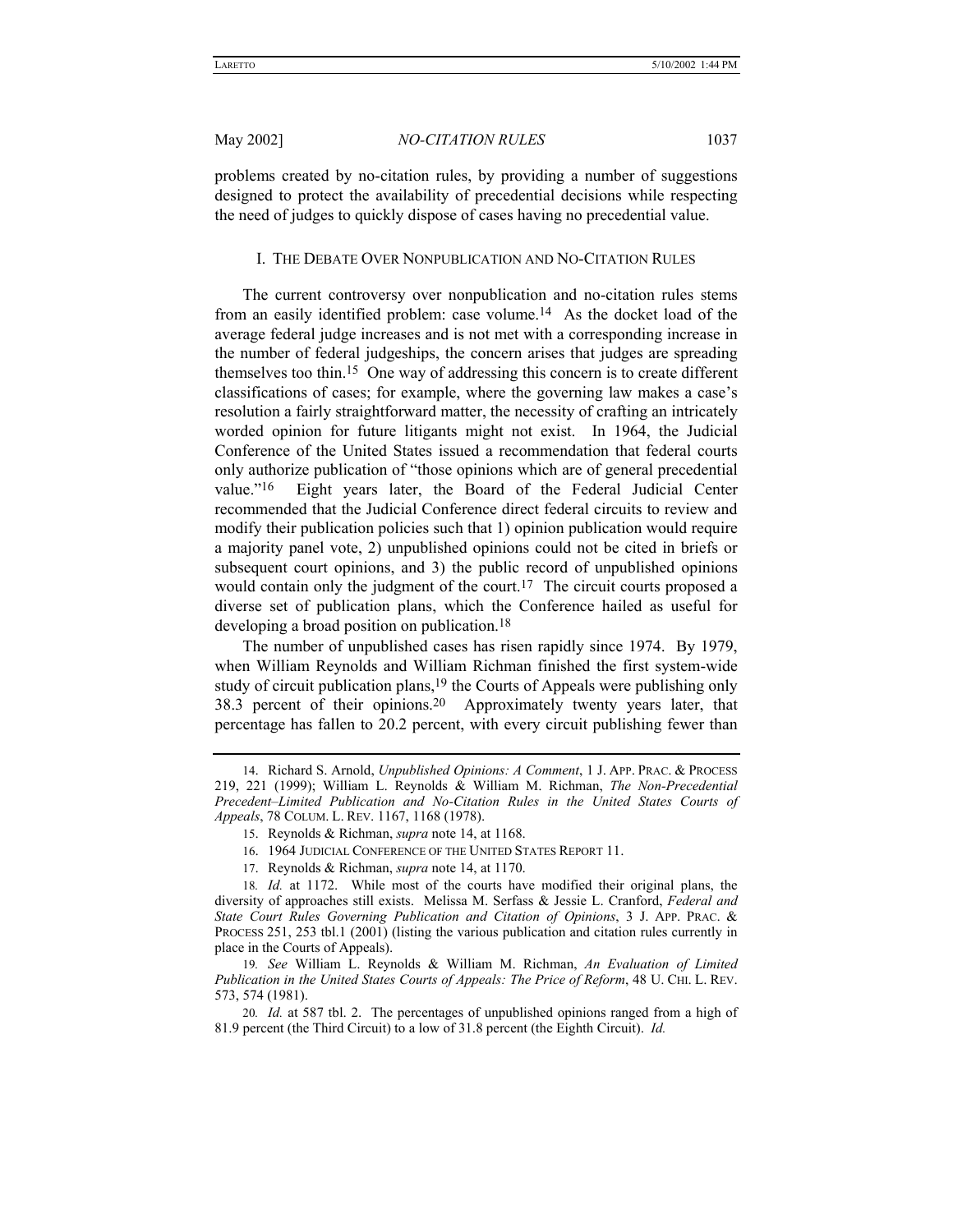half of its opinions.<sup>21</sup> These statistics are especially troubling in light of the circuits' no-citation rules, some of which prohibit the citation of unpublished opinions entirely, except where necessary to decide issues of *res judicata*, collateral estoppel, or the law of the case.<sup>22</sup> The "nonpublication" controversy has always focused on the no-citation rules. Limited publication of judicial decisions was the accepted course of practice for the Framers,23 and no one has seriously questioned the ability of courts to determine which of their decisions are fit for publication. What commentators have expressed concern about, however, is the ability of courts to control the body of precedent through limiting citation to their work.24 No-citation rules are primarily defended as being necessary for judicial economy, and are often criticized because of the wide discretion that judges have in deciding which of their opinions carry precedential value.

# A. *Judicial Economy as a Justification for the Noncitation of Unpublished Opinions*

The arguments for and against no-citation rules are based upon a set of assumptions regarding the fundamental purpose of written opinions. Commentators generally agree that written opinions can serve three purposes: 1) explaining the outcome of the case to the parties involved, 2) sharpening the deciding court's reasoning process, and 3) providing a guide to future litigants.25 Defenders of no-citation rules generally frame their arguments in terms of judicial economy; judges, they say, simply lack the time to write a completely thorough decision in each case, and must ration their resources accordingly.26

<sup>21. 2000</sup> JUDICIAL BUSINESS OF THE UNITED STATES COURTS 44 tbl.S-3, *available at*  http://www.uscourts.gov/judbus2000/tables/s03sep00.pdf (last visited Apr. 21, 2002). The Fourth Circuit disposes of 90.5 percent of its cases in unpublished opinions, while the court with the lowest percentage of unpublished opinions, the Seventh Circuit, still disposes of 56.5 percent of its cases in this manner. These statistics do not include the Federal Circuit. *Id.*

<sup>22.</sup>  $E.g., D.C. CIR. R. 28(c)$  (stating that unpublished opinions are "not to be cited as precedent");  $9TH$  CIR. R. 36-3(a), (b) ("Unpublished dispositions ... are not binding precedent . . . [and] may [generally] not be cited to."); *see also* 11TH CIR. R. 36-2 (ìUnpublished opinions are not considered binding precedent. . . . [but] may be cited as persuasive authority.").

<sup>23.</sup> Anastasoff v. United States, 223 F.3d 898, 903 (8th Cir. 2000).

<sup>24.</sup> Danny J. Boggs & Brian P. Brooks, *Unpublished Opinions and the Nature of Precedent*, 4 GREEN BAG 2D 17, 18 (2000).

<sup>25</sup>*. E.g.*, Robert J. Martineau, *Restrictions on Publication and Citation of Judicial Opinions: A Reassessment*, 28 U. MICH. J.L. REFORM 119, 123 (1994); Reynolds & Richman, *supra* note 14, at 1182.

<sup>26.</sup> RICHARD A. POSNER, THE FEDERAL COURTS: CHALLENGE AND REFORM 168-69 (1996) (arguing that limited publication rules contribute to increased judicial output); *cf. Anastasoff*, 223 F.3d at 904 (criticizing the argument that no-citation rules are justified because judges are too overworked "to do a decent enough job").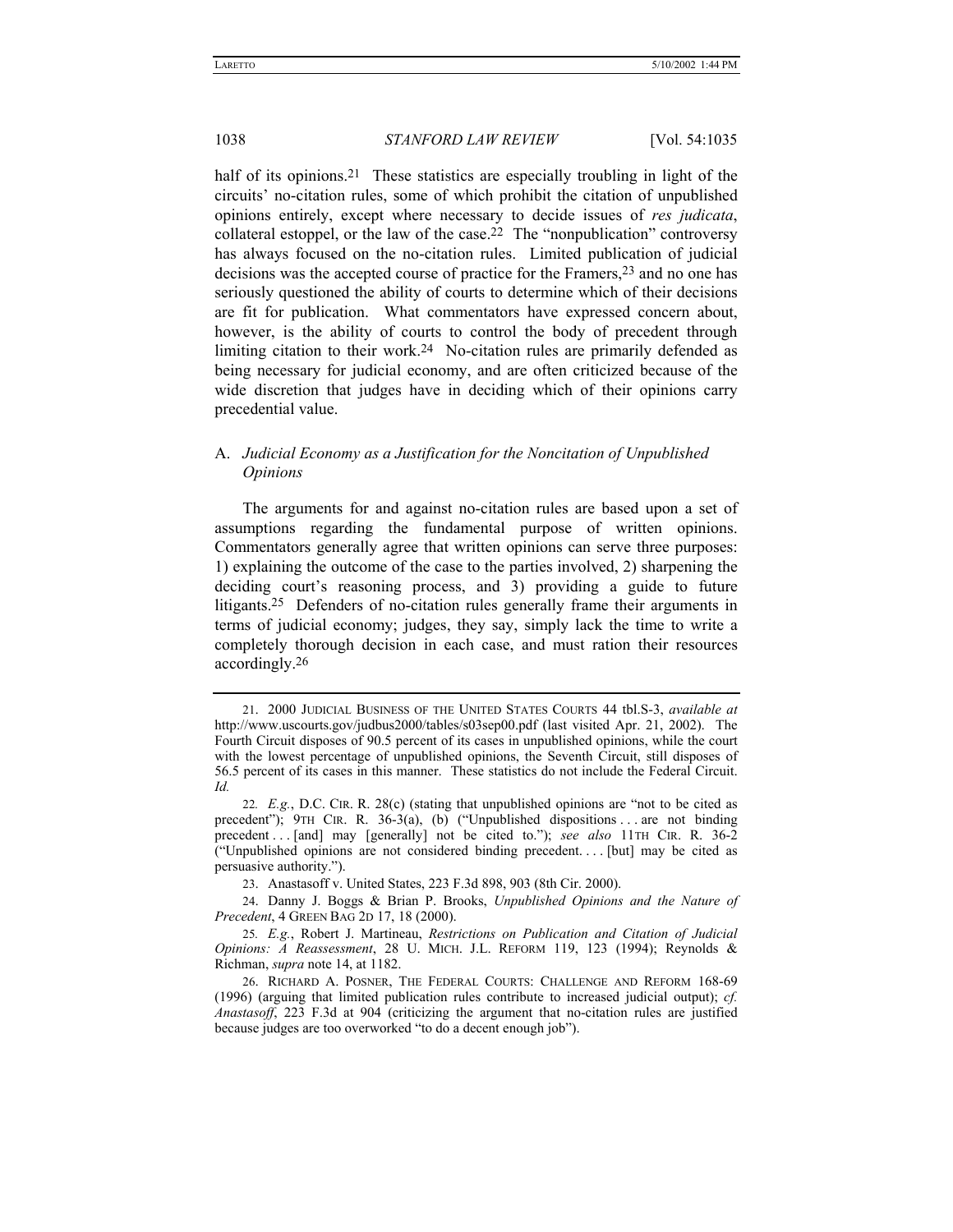The main dispute surrounding unpublished opinions is whether any such thing as an "easy" case exists. An easy case, by definition, would be a case in which the application of the relevant legal principle to the relevant set of facts requires a negligible quantity of legal reasoning. Since the federal circuit courts lack the ability to reject appeals,  $27$  they often encounter cases in which the law is already well-settled.28 In such instances, neither the second nor the third rationale for writing an opinion exists. Since the law is well-settled, writing an opinion will not aid the court in resolving the legal issue. Furthermore, if the court relies completely on prior law and need not make any sort of analogical deduction based on the facts, the opinion is essentially worthless as a guide to future litigants.29 Thus, a court is justified in directing the opinion toward the parties, by assuming knowledge of the basic facts and providing reasoning that is specific to the case at hand.30 This, in turn, allows the judge to spend a shorter amount of time on the opinion, time that he or she can then devote to other, more difficult cases.

Since opinions in so-called "easy" cases are written quickly and directed towards the parties (as opposed to future litigants), judges have two reasons for wanting to forbid or discourage their citation. The first and primary reason is that such opinions could potentially mislead litigants because they are not written broadly enough to serve as useful guides in future cases.<sup>31</sup> The second reason also stems from the amount of time a court spends preparing an opinion: a hastily written opinion is potentially unreliable for future litigants, regardless of whether the correct result is reached in the case itself. Limited citation rules for these types of cases free judges from having to spend the huge amounts of time necessary to write full-blown opinions.32

<sup>27.</sup> Martha J. Dragich, *Will the Federal Courts of Appeals Perish if They Publish? Or Does the Declining Use of Opinions to Explain and Justify Judicial Decisions Pose a Greater Threat?*, 44 AM. U. L. REV. 757, 767 (1995); *see also* Hon. Boyce F. Martin, Jr., *In Defense of Unpublished Opinions*, 60 OHIO ST. L.J. 177, 181-82 (1999) (identifying "meritless appeals" as a major problem affecting the federal appeals courts).

<sup>28.</sup> Dragich, *supra* note 27, at 767; *see also* Gilbert S. Merritt, *The Decision Making Process in Federal Courts of Appeals*, 51 OHIO ST. L.J. 1385, 1392 (1990) (arguing that  $\degree$  because many cases do not result in a change of law or even a nuance of law.  $\dots$  the main public good produced [in these cases] is that the dispute is settled").

<sup>29</sup>*. See* Hon. Philip Nichols, Jr., *Introduction of Selective Publication of Opinions: One Judge's View*, 35 AM. U. L. REV. 909, 916 (1986) (noting that "string-citations" that do not provide new points of law or reasoning are "usually unpersuasive" to judges).

<sup>30</sup>*. See id.* at 921 (arguing that all decisions should be directed toward the parties, and not toward ìmaking precedent). *But see* Alex Kozinski & Stephen Reinhardt, *Please Donít Cite This!*, CAL. LAW., June 2000, at 43 (stating that opinions must be crafted in much greater detail if they are to be of any use to future litigants).

<sup>31.</sup> Kozinski & Reinhardt, *supra* note 30, at 43.

<sup>32</sup>*. Id.*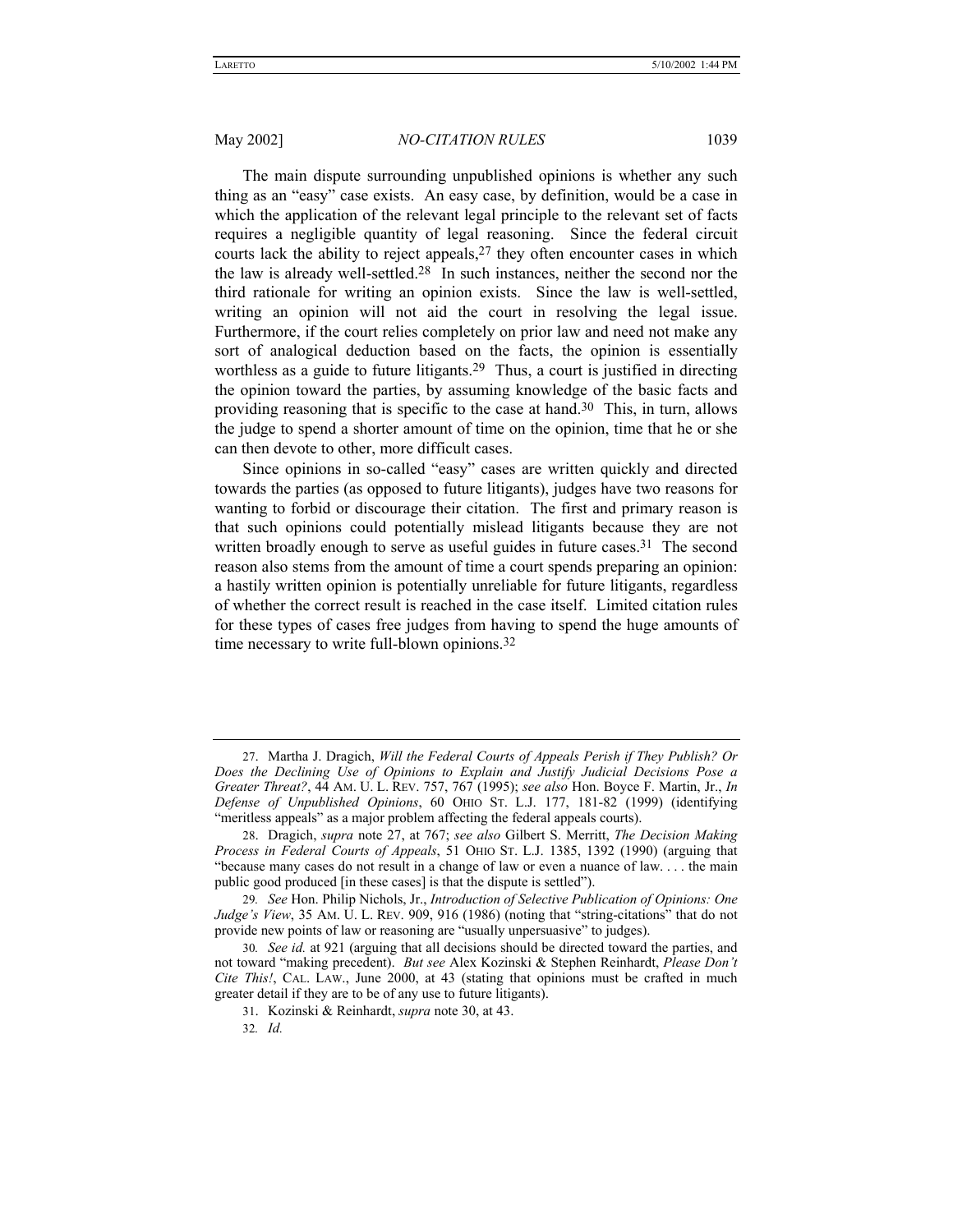# B. *Removal of Precedent as an Argument for Limiting Judicial Discretion Not to Publish*

Whereas the primary argument for no-citation rules is fundamentally an argument that judges can and should spend less time on opinions they believe will not be of use to future litigants, the arguments against such rules generally focus on the damage to the legal system as a whole (and to litigants in particular) caused by judicial discretion not to publish. Most of the arguments point out that cases bearing clear precedential significance are being removed from the body of case precedent through the nonpublication/no-citation mechanism. Consider, for example, *United States v. Rivera-Sanchez*,33 in which the Ninth Circuit confronted a technical sentencing question involving the application of Supreme Court precedent. In stating its reasons for publishing the decision, the Ninth Circuit pointed to the existence of *twenty* separate, unpublished panel decisions that had taken a total of three different approaches to the question.34 Since the relevant Supreme Court precedent was not precisely on point, any of the Ninth Circuit opinions could easily have merited publication. The underlying critique of no-citation rules, therefore, is that they give judges too much discretion in deciding which cases do not merit publication.

Since no-citation rules apply only to unpublished dispositions, a common charge is that the standards for determining whether to publish an opinion are overbroad.35 Although judges might generally be able to determine which

The court's policy is to limit precedent to dispositions meeting one or more of these criteria:

<sup>33. 222</sup> F.3d 1057 (9th Cir. 2000).

<sup>34</sup>*. Id.* at 1062-63.

<sup>35</sup>*. See* POSNER, *supra* note 26, at 165 (describing the argument by critics of nocitation rules that many of these standards "amount to little more than saying that an opinion should not be published unless it is likely to have value as precedent"); *see, e.g.*, 1ST CIR. Loc. R.  $36(b)(1)$  (stating simply that when an opinion "does not articulate a new rule of law, modify an established rule, apply a rule to novel facts or serve otherwise as a significant guide to future litigants," it should not be published). Compare the First Circuit rule with the more detailed guidelines set down by the Federal Circuit:

<sup>(</sup>a) The case is a test case.

<sup>(</sup>b) An issue of first impression is treated.

<sup>(</sup>c) A new rule of law is established.

<sup>(</sup>d) An existing rule of law is criticized, clarified, altered, or modified.

<sup>(</sup>e) An existing rule of law is applied to facts significantly different from those to which that rule has previously been applied.

<sup>(</sup>f) An actual or apparent conflict in or with past holdings of this court or other courts is created, resolved, or continued.

<sup>(</sup>g) A legal issue of substantial public interest, which the court has not sufficiently treated recently, is resolved.

<sup>(</sup>h) A significantly new factual situation, likely to be of interest to a wide spectrum of persons other than the parties to a case, is set forth.

<sup>(</sup>i) A new interpretation of a Supreme Court decision, or of a statute, is set forth.

<sup>(</sup>j) A new constitutional or statutory issue is treated.

<sup>(</sup>k) A previously overlooked rule of law is treated.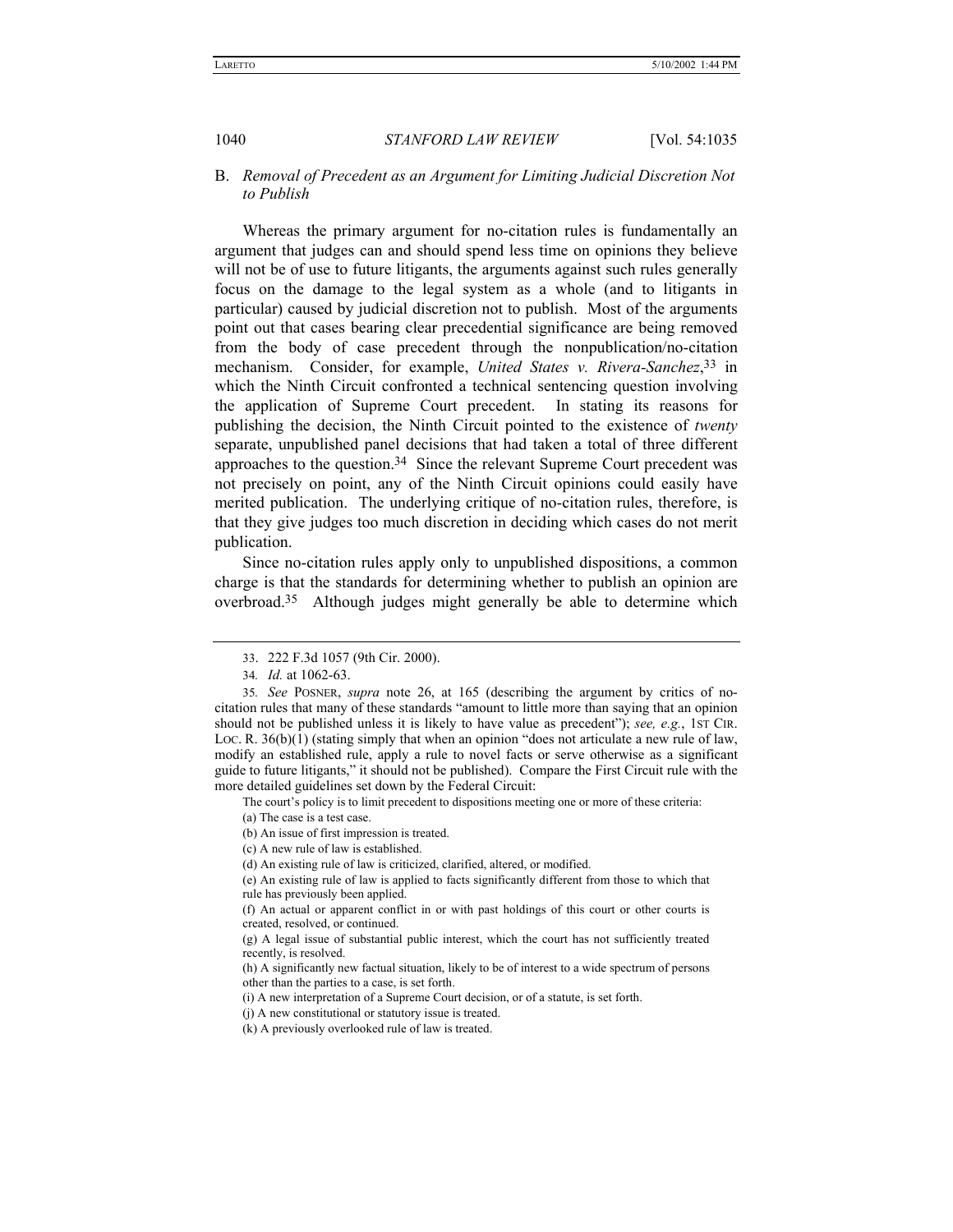opinions make "meaningful contribution[s] to [the] body of precedent, $36$  the publication guidelines of most circuits do not mandate publication of opinions meeting the relevant criteria.<sup>37</sup> Some critics argue that this lack of judicial accountability will lead judges to decide cases contrary to precedent<sup>38</sup> or, more commonly, to suppress precedents with which they do not agree.<sup>39</sup> In any event, the critics remain focused on the decisions that "slip through the cracks"; although they argue against no-citation rules as a general matter, their policy arguments are largely geared towards protecting the citability of decisions with precedential merit. The *Anastasoff* case was the first opinion to address the question whether *all* decisions, as a constitutional matter, are precedents.

# II. THE CONSTITUTIONALITY OF PRECEDENT IN THE *ANASTASOFF* AND *HART* **DECISIONS**

Judge Arnold's opinion in *Anastasoff* was not the judge's first attempt at grappling with the problems caused by no-citation rules in the appellate courts.40 In an article published approximately one year before the first *Anastasoff* decision, Arnold sharply criticized the Eighth Circuit's no-citation rule. Doubting the ability of a court to declare that "[u]npublished opinions are not precedent,"<sup>41</sup> he suggested that Article III might prevent courts from removing *any* decisions from the body of law that constitutes precedent.42 The judge's article illuminates his subsequent opinion in *Anastasoff* in two significant ways. First, it belies his overarching belief that judges impermissibly exercise legislative power when they determine that a decision is not precedent.43 Second, it suggests that his concerns would disappear if he

43*. Id.*

<sup>(</sup>l) Procedural errors, or errors in the conduct of the judicial process, are corrected, whether by remand with instructions or otherwise.

<sup>(</sup>m) The case has been returned by the U.S. Supreme Court for disposition by action of this court other than ministerial obedience to directions of the Court.

<sup>(</sup>n) A panel desires to adopt as precedent in this court an opinion of a lower tribunal, in whole or in part.

FED. CIR. R. APP. ß 10(4).

<sup>36</sup>*. See* Martin, *supra* note 27, at 189.

<sup>37</sup>*. But see* 1ST CIR. LOC. R. 36(b)(1) (establishing a presumption in favor of publishing opinions).

<sup>38.</sup> Martineau, *supra* note 25, at 123; Reynolds & Richman, *supra* note 19, at 581.

<sup>39.</sup> POSNER, *supra* note 26, at 165. These concerns, however, are probably of lesser weight than concerns that judges are inadvertently choosing for nonpublication decisions that have precedential value. Martineau, *supra* note 26, at 130 (citing case studies showing that courts generally act in good faith, and seldom exploit nonpublication rules so as to render improper decisions).

<sup>40</sup>*. See* Arnold, *supra* note 14, at 219.

<sup>41. 8</sup>TH CIR. R. 28A(i).

<sup>42.</sup> Arnold, *supra* note 14, at 226.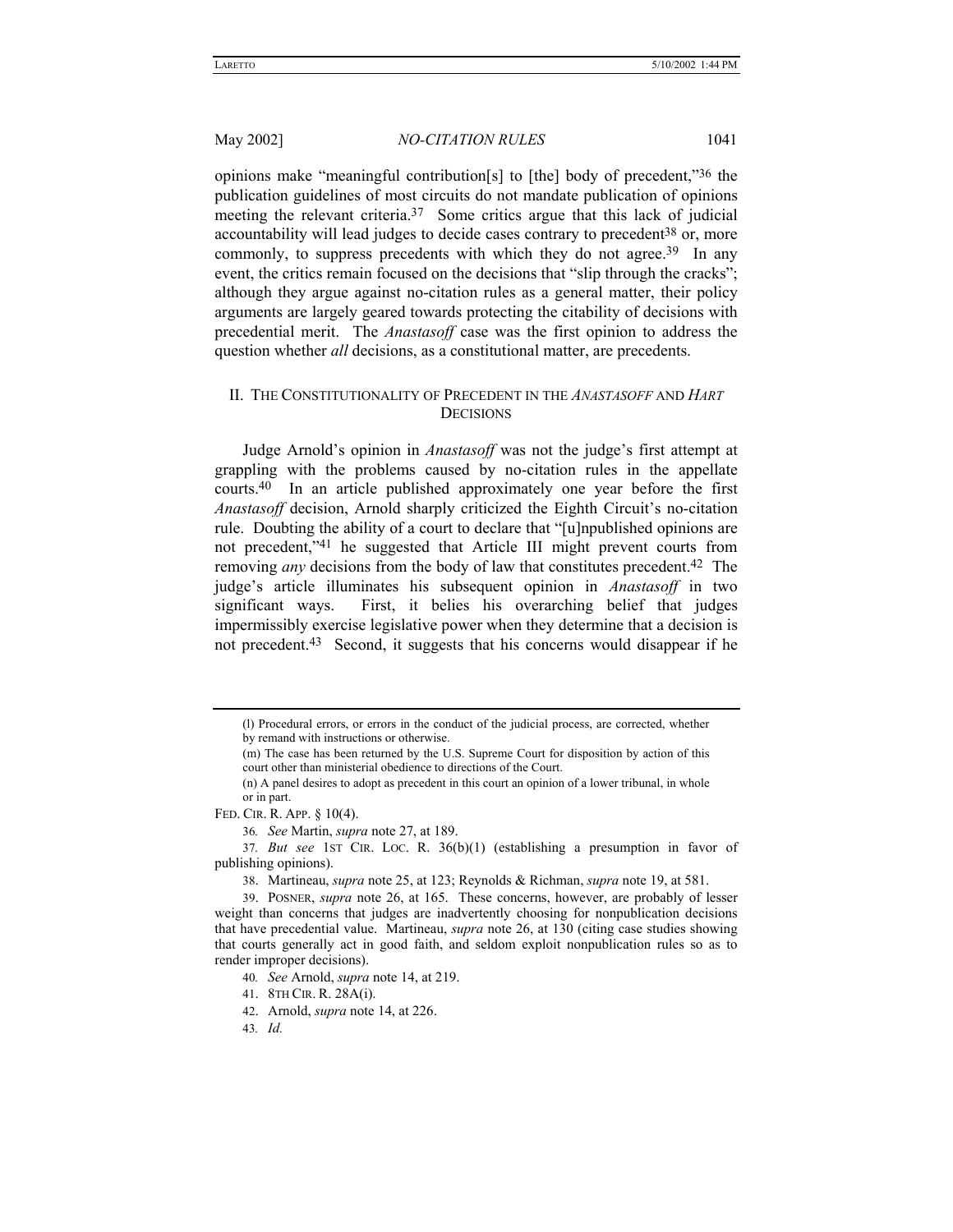could be convinced that decisions subject to no-citation rules are really of no precedential value.44

Prior to his decision in *Hart*, Judge Kozinski had also written about his view of unpublished opinions.<sup>45</sup> Kozinski's article is based upon the premise that judges themselves give decisions precedential value through the crafting of their opinions.46 This premise serves as both the beginning and end points of the *Hart* discussion, from Kozinski's accusation that *Anastasoff* requires judges "to *make* law in every case" to his assertion that "one important aspect of the judicial function is separating the cases that should be precedent from those that should not.<sup>347</sup> Of course, in order to argue that the judiciary may choose when its decisions constitute precedent, Kozinski must necessarily refute the claim that the Article III judicial power contains a constitutional limitation on such choices.

On the constitutional question, *Anastasoff* is more persuasive. In his discussion of precedent, Arnold fails to adequately account for the declaratory theory of common law, which held prior judicial decisions to be "evidence" of the law but not independent sources of law themselves.48 Although this theory was beginning to lose sway to the doctrine of *stare decisis* by the time the drafting of the Constitution took place, some commentators (including Kozinski in *Hart*) have argued that it casts doubt on whether the Framers intended the Article III judicial power to be limited by a doctrine of precedent.<sup>49</sup> Analysis of the Constitution's hierarchical structuring of the judicial branch supports the conclusion that the phrase "judicial power" should be read to incorporate a doctrine of binding precedent, at least insofar as the interpretation of written law is concerned. This conclusion is particularly persuasive when informed by the views of Hamilton and Madison, two of the most prominent Founding Fathers.<sup>50</sup> In theory, therefore, judges cannot constitutionally decide when a decision should be treated as precedent.

48*. See* Thomas R. Lee, *Stare Decisis in Historical Perspective: From the Founding Era to the Rehnquist Court*, 52 VAND. L. REV. 647, 659-60 (1999).

<sup>44.</sup> Arnold admits that one category of cases does not, in his opinion, carry precedential weight. When a three-judge panel follows the result of a prior panel to which it is bound, the latter opinion "can truly be said to lack precedential significance." *Id.* at 222. The judge suggests, but does not state, that he reaches this result because a second panel cannot overturn the result of a first, that power being reserved to an *en banc* court. *Id.*

<sup>45.</sup> Kozinski & Reinhardt, *supra* note 30, at 43.

<sup>46</sup>*. Id.*

<sup>47.</sup> Hart v. Massanari, 266 F.3d 1155, 1180 (9th Cir. 2001); *see also* Kozinski & Reinhardt, *supra* note 30, at 81 ("Trying to extract from [unpublished decisions] a precedential value that *we didnít put into them* . . . would . . . damage the court in important and permanent ways.") (emphasis added).

<sup>49. 226</sup> F.3d at 1167-68; *see also* John Harrison, *The Power of Congress over the Rules of Precedent*, 50 DUKE L.J. 503, 522 (2000); Michael Stokes Paulsen, *Abrogating Stare Decisis by Statute: May Congress Remove the Precedential Effect of* Roe *and* Casey*?*, 109 YALE L.J. 1535, 1577-78 (2000).

<sup>50</sup>**.** *See* discussion *infra* Part II.C.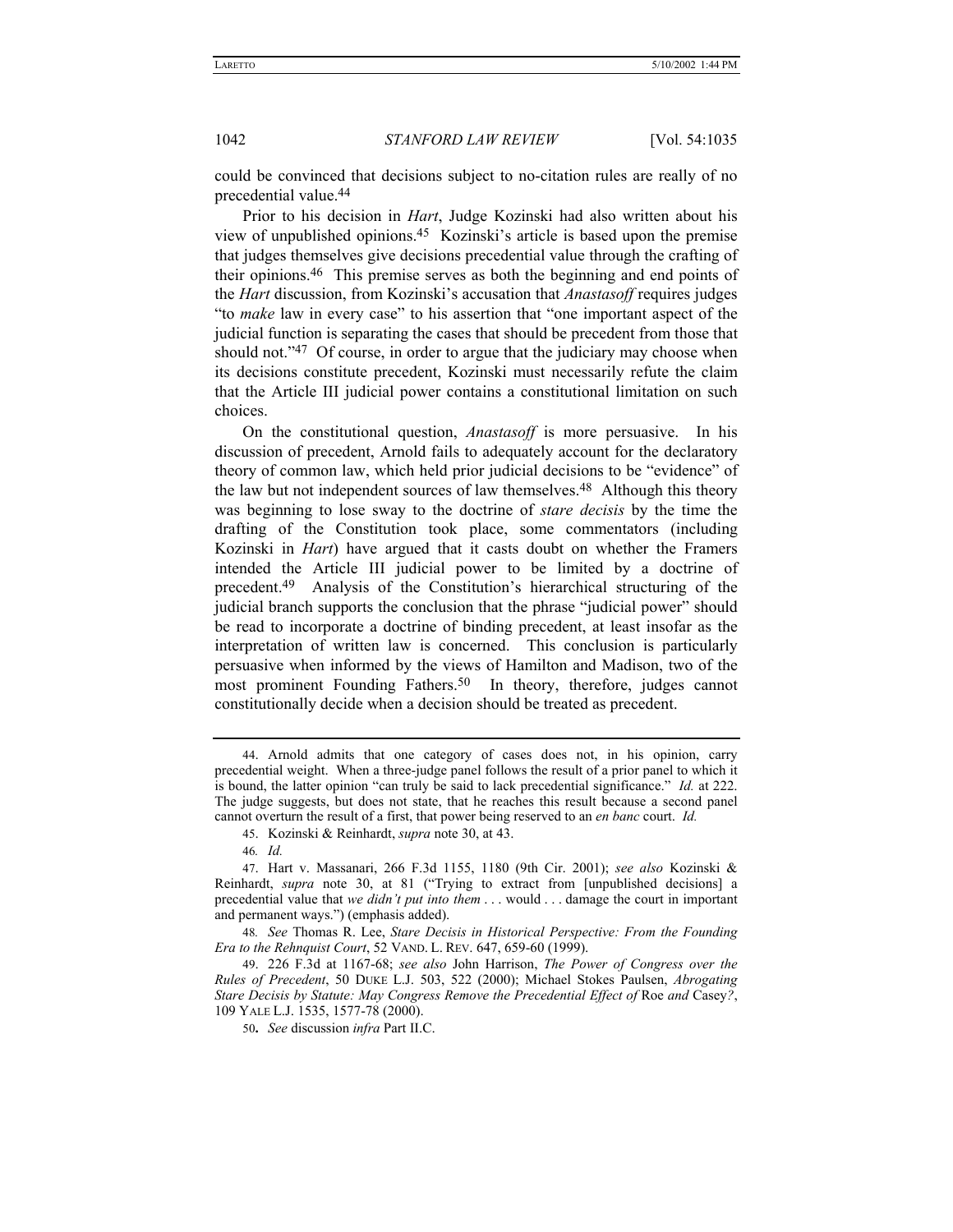### A. *The* Anastasoff *Opinion and Judge Kozinskiís Critique in* Hart

Judge Arnold begins his analysis in *Anastasoff* by observing that "[t]he doctrine of precedent was well-established by the time the Framers gathered in Philadelphia.<sup>751</sup> He traces the doctrine's roots back to William Blackstone, who saw the "judicial power" as stemming from the responsibility of judges to  $\degree$  determine the law";<sup>52</sup> interpretation of the law binds future courts, since judges are "not delegated to pronounce a new law, but to maintain and expound the old.î53 English commentators such as Blackstone and Edward Coke emphasized the role of judges in declaring the law, and saw the doctrine of precedent as limiting judicial discretion.<sup>54</sup> Blackstone in particular was concerned that judges not assume legislative power by departing from established laws, as to do so would subject individuals to "the hands of arbitrary judges, whose decisions would be then regulated only by their own opinions."55

Arnold next explores the Framers' attitudes toward precedent. Hamilton, he says, acknowledged that the proper function of a court is to express a judgment regarding what the law *is* rather than what that court thinks the law should be.56 Madison recognized the binding force of precedent, and expected that it would be used to fix interpretation of the Constitution.57 Even the Anti-Federalists shared a similar commitment to the doctrine of precedent, as evidenced by their fear that judges would have too much discretion in the absence of regulating precedents.58

The *Anastasoff* decision does not provide a large number of citations to primary sources, and has drawn criticism for its shallow treatment of the doctrine of common-law precedent.59 Nevertheless, Blackstone, Hamilton and Madison are solid primary sources for determining how the Framers understood precedent within the framework of judicial power.

<sup>51.</sup> Anastasoff v. United States, 223 F.3d 898, 900 (8th Cir. 2000) (citations omitted).

<sup>52</sup>*. Id.* at 901 (quoting 3 WILLIAM BLACKSTONE, COMMENTARIES 25 (St. George Tucker ed., 1969) (1803)).

<sup>53</sup>*. Id.* (quoting 1 BLACKSTONE, *supra* note 52, at 69).

<sup>54</sup>*. Id.*

<sup>55</sup>*. Id.* (quoting 1 BLACKSTONE, *supra* note 52, at 259).

<sup>56</sup>*. Id.* (citing THE FEDERALIST NO. 78, at 507-08 (Alexander Hamilton) (Robert B. Luce ed., 1976)).

<sup>57</sup>*. Id.* (citing Letter from James Madison to Samuel Johnson (June 21, 1789), *in* 12 PAPERS OF JAMES MADISON 250 (Robert A. Rutland et al. eds., 1977)).

<sup>58</sup>*. Id.* at 902-03 (citing Letter from the Federal Farmer (Oct. 10, 1787), *in* THE COMPLETE ANTI-FEDERALIST 244 (Herbert J. Storing ed., 1981)).

<sup>59</sup>*. Recent Cases:* Anastasoff v. United States, 114 HARV. L. REV. 940, 943 (2001) (criticizing the depth of the *Anastasoff* court's historical analysis); see also R. Ben Brown, Judging in the Days of the Early Republic: A Critique of Judge Richard Arnold's Use of *History in Anastasoff v. United States, 3 J. APP. PRAC. & PROCESS 355, 356-57 (2001)* (arguing that Arnold's opinion fails to adequately address the role of common law during the early Republic).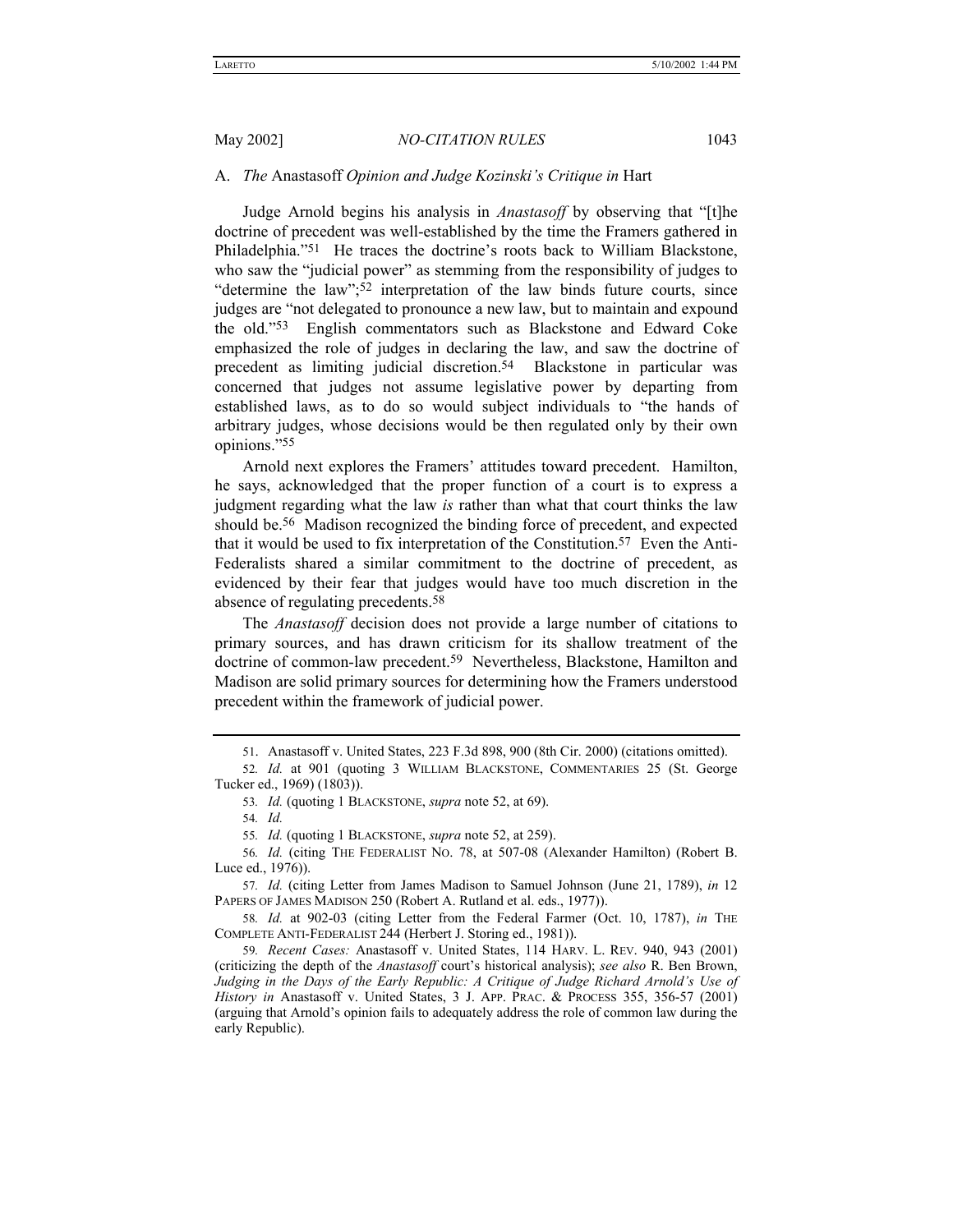Judge Kozinski focuses *Hart*ís constitutional criticism of *Anastasoff* upon one major point: The Framers would not have had a view of binding precedent that was so strong as not to warrant explicit mention in the Constitution. Kozinski's argument centers around the declaratory theory of common law, in which judges were thought not to make the law themselves but rather to "find" the law with the aid of prior opinions.<sup>60</sup> Under this theory, judicial decisions were not independent sources of law, but rather evidence of what the law was; common law judges were not bound by previous decisions, but rather looked to such decisions for examples of judicial practice and policy.<sup>61</sup> Kozinski traces the existence of declaratory theory in England to as late as the mid-nineteenth century, and claims that it "casts serious doubt" upon whether the Framers meant to incorporate a doctrine of binding precedent into the judicial power.62

To develop this point, Kozinski notes that "[o]ne impediment to establishing a system of strict binding precedent was the absence at common law of a distinct hierarchy of courts.<sup> $63$ </sup> In America, he continues, the modern notion of binding precedent gradually began to take shape in the nineteenth century, as judicial decisions were increasingly seen as sources of the law rather than as mere evidence of it.64 As an illustration of this point, Kozinski asks how a constitutional notion of binding precedent survives the structure of the modern federal courts. After all, district court opinions are nonprecedential, and circuit precedents exist only within the boundaries of each circuit.<sup>65</sup> While *Hart* is thoughtfully researched, however, its conclusions fail to address two significant points: First, the argument that the hierarchical structure of the federal courts *is* provided in the Constitution, suggesting a doctrine of binding precedent, and second, that the Framers probably viewed judicial decisions interpreting written provisions of law as sources of law themselves, despite what declaratory theory might have had to say about common-law precedent.

65*. Id.* at 1172-74.

<sup>60.</sup> Hart v. Massanari, 266 F.3d 1155, 1167-68 (9th Cir. 2001).

<sup>61</sup>*. Id.*

<sup>62.</sup> Kozinski cites but one example of a state court rejecting its own precedent without providing special justification. *Id.* at 1167 n.20, (citing Fitch v. Brainerd, 2 Day 163 (Conn. 1805), *available at* 1805 WL 203). He further argues that the question as to whether state courts would adopt English precedents after the Revolution casts doubt upon the view that the Framers had a "rigid" notion of precedent. *Id.* Although the extent to which state courts would adopt the body of English common law might indicate that "the parameters of judicial power were highly contested," Kozinski says, such an observation says little about how those courts treated precedent once they had adopted a body of common law as their own. *Id.*(citing Brown, *supra* note 58, at 375).

<sup>63. 266</sup> F.3d at 1164.

<sup>64</sup>*. Id.* at 1168.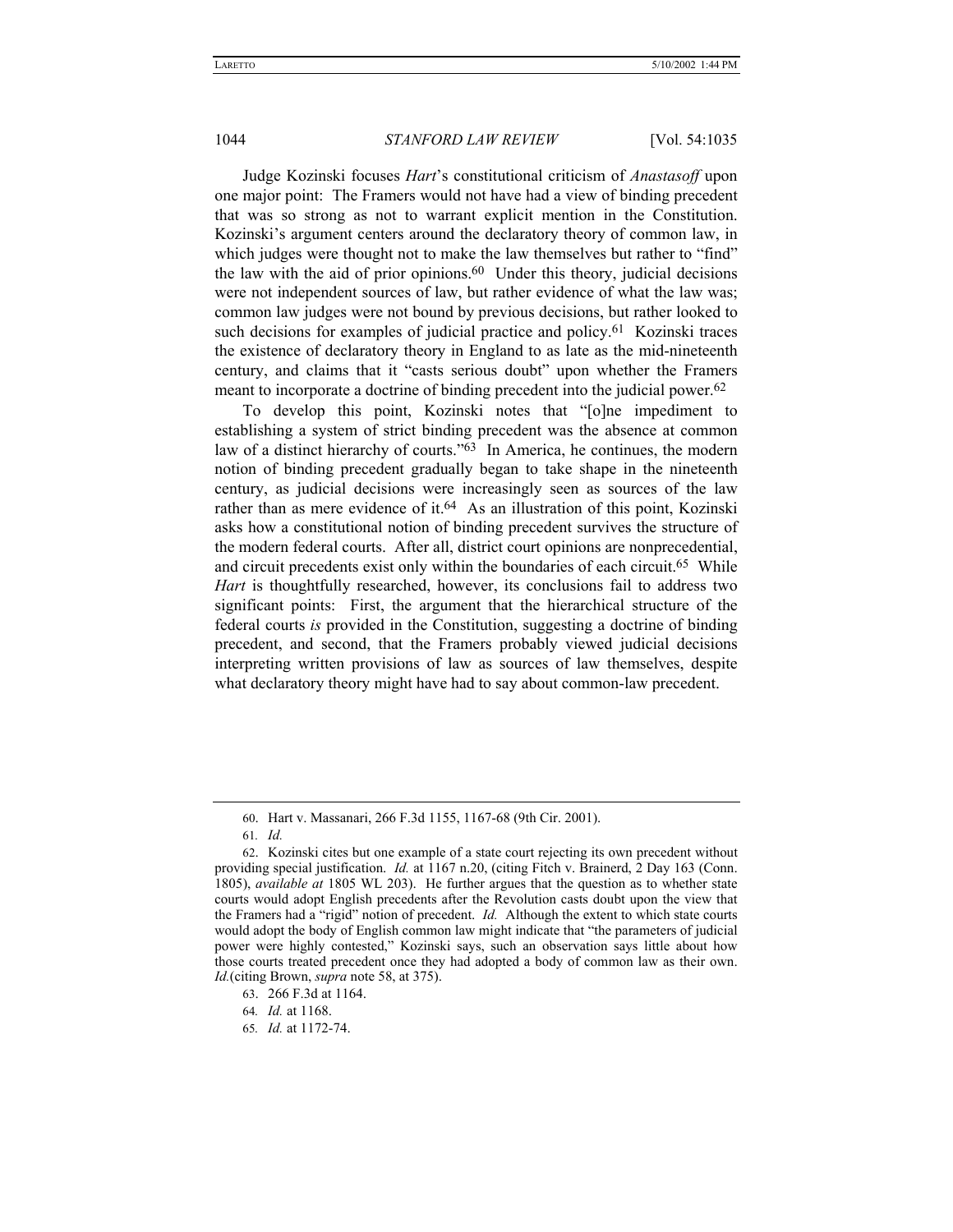# B. *Appellate Jurisdiction and the Hierarchical Structure of the Federal Court System*

Article III of the Constitution vests "the judicial Power" in the Supreme Court and in any "inferior" courts that Congress may create.<sup>66</sup> This arrangement presupposes some sort of hierarchy within the federal court system. Lest the point be made too lightly, such a hierarchy does not require that the Supreme Court possess appellate jurisdiction over all cases and controversies as those terms are used in Article III, Section 2. The Supreme Court's appellate jurisdiction may be expanded or limited by Congress, as indeed it has been over the course of two centuries.<sup>67</sup> The hierarchical structure of the federal courts would not be defeated if the Supreme Court were deprived of appellate jurisdiction over the circuit courts in certain subject areas. Rather, it is the Constitution's delineation of original and appellate jurisdiction, coupled with the default grant of plenary appellate jurisdiction to the Supreme Court, that provides for the establishment of a pyramid of judicial authority. Whether precedent operates to bind courts at similar and lower levels of the hierarchy depends upon how judicial power is exercised through appellate jurisdiction.

Traditionally, appellate review is thought to have two potential functions: the correction of a lower court's errors, and the creation of new law.<sup>68</sup> The former is a necessary function of appellate courts, while the latter requires some notion of binding precedent. If, for example, a statute is susceptible to two different (and reasonable) interpretations, an appellate court does not "make law" unless its decision in favor of one interpretation precludes future courts from reaching the other interpretation. This is true both for vertical stare decisis (which makes appellate decisions binding on lower courts) and for horizontal stare decisis (which binds appellate courts on the same level). Professor John Harrison has argued that the Constitution requires neither, and echoes Kozinski's particular concern that grounding precedent in the judicial power does not explain why district court opinions are nonbinding or how circuit court opinions can properly be considered nonbinding with regard to other circuits.69

The nature of federal appellate jurisdiction suggests answers to both questions. Exercise of original jurisdiction clearly does not entail errorcorrection, although it could presumably entail the creation of law. One justification for limiting the creation of law to courts exercising appellate jurisdiction is that at least two courts will have the opportunity to evaluate the legal reasoning of a case. In any event, this rationale could justify treating

<sup>66.</sup> U.S. CONST. art. III, ß 1.

<sup>67</sup>*. E.g.*, Act of Dec. 23, 1914, ch. 2, 38 Stat. 790 (granting the Supreme Court appellate jurisdiction in cases in which a state court below had upheld a federal claim).

<sup>68.</sup> Marbury v. Madison, 5 U.S. (1 Cranch) 137 (1803).

<sup>69.</sup> Harrison, *supra* note 49, at 518.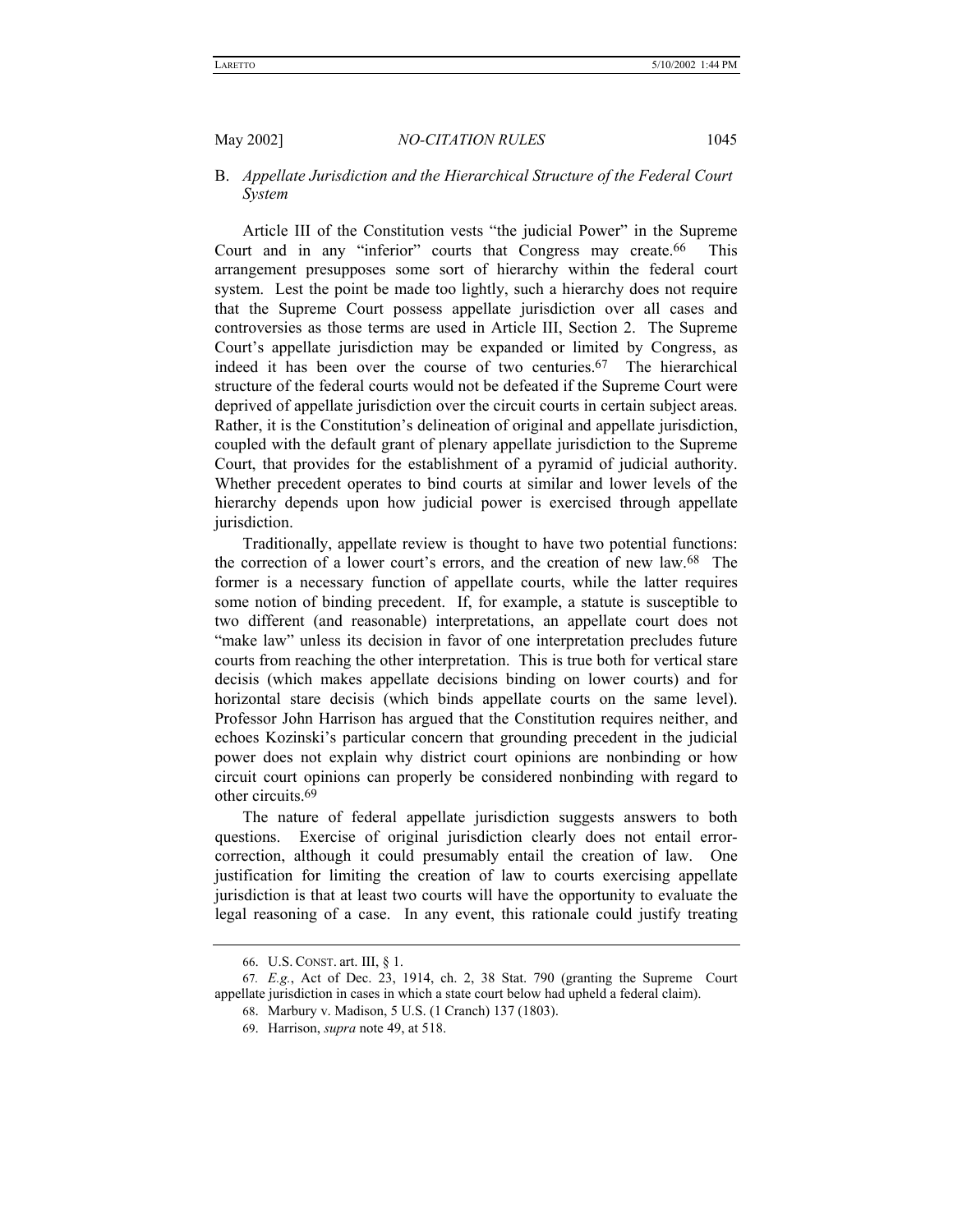district court decisions as nonbinding. As far as intercircuit court decisions go, the scope of appellate jurisdiction provides a satisfactory answer. Article III courts exercise the judicial power within the jurisdiction provided by Congress. The scope of an appellate court's power, including the breadth of its precedential decisions, is therefore limited to its prescribed jurisdiction. This should be the case whether the limitation is by subject matter (as with the Federal Circuit) or by arbitrary geographic designation (as with the rest of the Circuits).

Even though the creation of law through binding precedent is not necessary for the exercise of appellate jurisdiction, it makes sense that the Framers would have sanctioned such a function. Without adherence to a predetermined interpretation of ambiguous constitutional or statutory provisions, the law would be in a continuous state of flux wherever numerous interpretations were possible. Although prior interpretations might possess persuasive force as precedent, no external limitations upon judicial discretion would otherwise exist.

# C. *The Framersí View Regarding Judicial Interpretations of Written Law*

The best support for Arnold's position in *Anastasoff* comes from the writings of Hamilton and Madison. Although the exercise of judicial power was meant to give effect to legislative intent,<sup>70</sup> both men recognized that written laws would often suffer from ambiguities, making their meaning difficult to discern.71 Judicial discretion, so long as it was based upon sound legal reasoning and was not an "arbitrary" exercise of a judge's will, could "liquidate and fix" the meaning of ambiguous statutory provisions.<sup>72</sup> Professor Caleb Nelson explains Madison's concept of "liquidation" as the belief that early interpretations of a statute or constitutional provision themselves helped determine the meaning of the law.73 So long as a judge resolved a legal obscurity in a manner that clarified, but did not "repeal or alter" the law, subsequent courts would be bound by that interpretation even if they could and would have chosen a different interpretation on first impression.<sup>74</sup> This view

<sup>70.</sup> *See, e.g.*, THE FEDERALIST NO. 78, at 507 (Alexander Hamilton) (Modern Library ed. 1937) (stating that courts must defer to "the constitutional intentions of the legislature").

<sup>71.</sup> THE FEDERALIST No. 37, at 229 (James Madison) (Modern Library ed. 1937) ("All new laws, though penned with the greatest technical skill . . . are considered as more or less obscure . . . until their meaning be liquidated and ascertained by a series of particular discussions and adjudications."); THE FEDERALIST No. 78, *supra* note 70, at 507 (identifying the need to resolve statutory language in order to avoid conflict between laws).

<sup>72.</sup> THE FEDERALIST NO. 78, *supra* note 70, at 507, 510.

<sup>73.</sup> Caleb Nelson, *Stare Decisis and Demonstrably Erroneous Precedents*, 87 VA. L. REV. 1, 10-14 (2000).

<sup>74.</sup> Letter from James Madison to N.P. Trist (Dec. 1831), *in* 4 LETTERS AND OTHER WRITINGS OF JAMES MADISON 211 (J.B. Lippincott & Co. 1865); *see also* Nelson, *supra* note 73, at 13-14.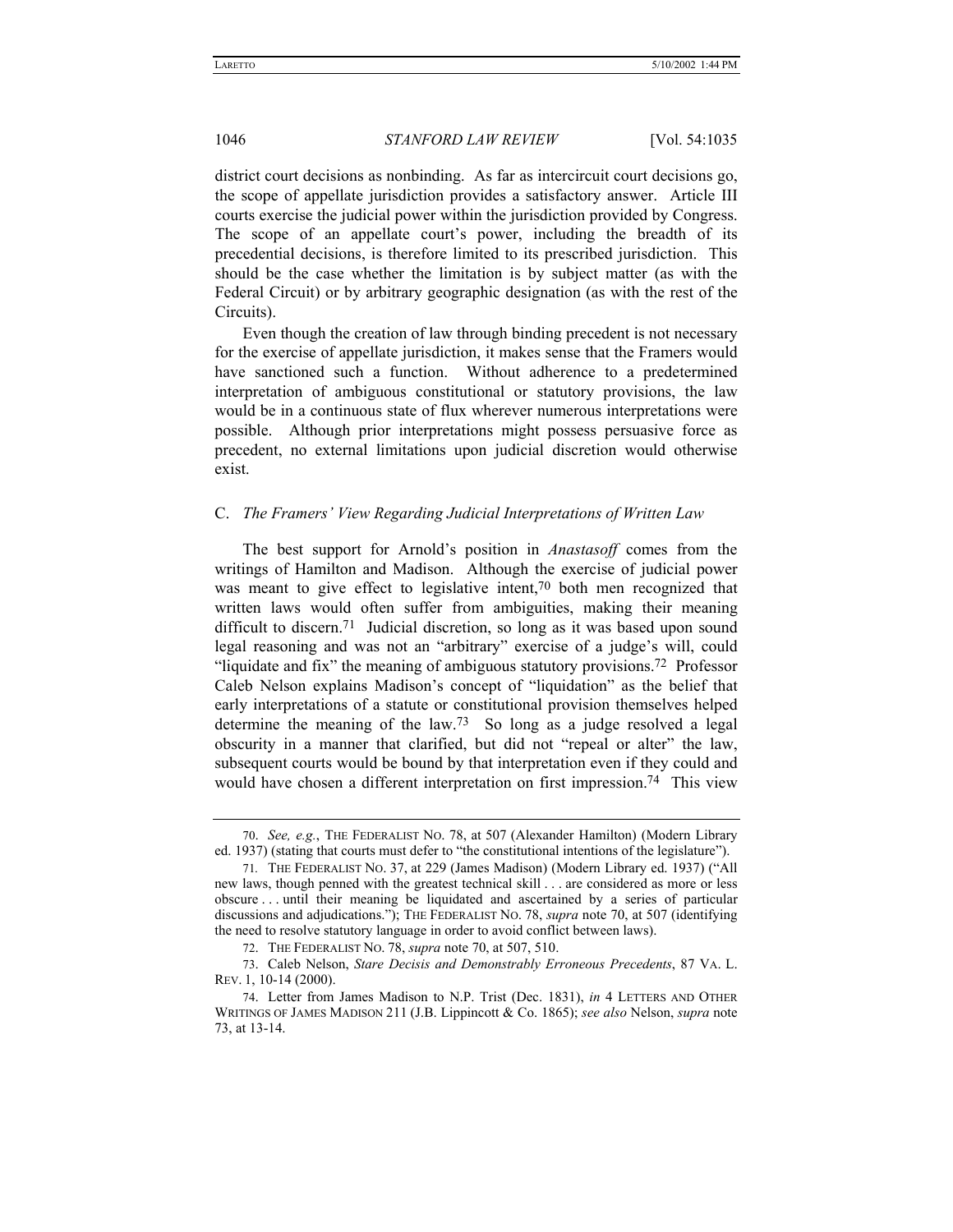thus identifies judicial decisions as independent sources of law. Where a written law was subject to a number of permissible constructions, the judicial decision would fix its interpretation. Granted, the external source of the law was still the will of the legislature (or, in the case of the Constitution, the will of the People). In such cases, however, judicial decisions became more than just mere "evidence" of the law; they became part of the law itself.

This theory of binding precedent served two main purposes. First, it helped prevent arbitrary or unsound judicial discretion by forcing courts toward a correct outcome. Second, it preserved certainty and predictability in the law by restraining judges' ability to adopt conflicting individual interpretations of a law, even when multiple interpretations might be within the scope of what the law permitted.75 This second purpose is, of course, a justification for the lawmaking function of appellate courts. The Anti-Federalists feared that the power to interpret the Constitution would give the judiciary a power "above the legislative," since courts could control the legislative process by striking down laws they deemed unconstitutional.76 This fear assumed the lawmaking effect of constitutional interpretation: "one adjudication will form a precedent to the next.<sup>77</sup> Thus, although the existing evidence is admittedly sparse, it tends to show that the Framers most likely understood the exercise of judicial power to incorporate some doctrine of binding precedent, at least insofar as questions of statutory and constitutional law were concerned.78

The preceding analysis supports Judge Arnold's primary point in *Anastasoff*: The Framers understood that judges would not be free to arbitrarily disregard legal principles established by prior case law. This, of course, is all that Arnold needed to determine in order to justify the case's result. *Christie* was directly on point; the Eighth Circuit had no discretion to erase the legal rule established by *Christie*; therefore, *Christie* governs Faye Anastasoff's case despite the Eighth Circuit's no-citation rule.

One major problem with *Anastasoff* is that Arnold ignored the connection between the Eighth Circuit's no-citation rule<sup>79</sup> and its criteria for nonpublication.80 The two rules are necessarily interrelated, since the nonprecedential status of a decision depends upon whether that decision is published. The choice not to publish *Christie* was clearly in error, since

<sup>75.</sup> Nelson, *supra* note 73, at 11-12.

<sup>76.</sup> Essay of Brutus, Mar. 20, 1788, *in* THE COMPLETE ANTI-FEDERALIST, *supra* note 57, at 438.

<sup>77</sup>*. Id.* at 441.

<sup>78.</sup> Significantly, Kozinski makes no mention of Hamilton or Madison in *Hart*, arguing instead that since the declaratory theory of common law might still have held sway in parts of America at the time of the Founding, the Framers could not possibly have intended the judicial power of Article III to be limited by any doctrine of binding precedent. Hart v. Massanari, 266 F.3d 1155, 1163-64, 1167 (9th Cir. 2001).

<sup>79. 8</sup>TH CIR. R. 28A(i).

<sup>80. 8</sup>TH CIR. R. APP. I.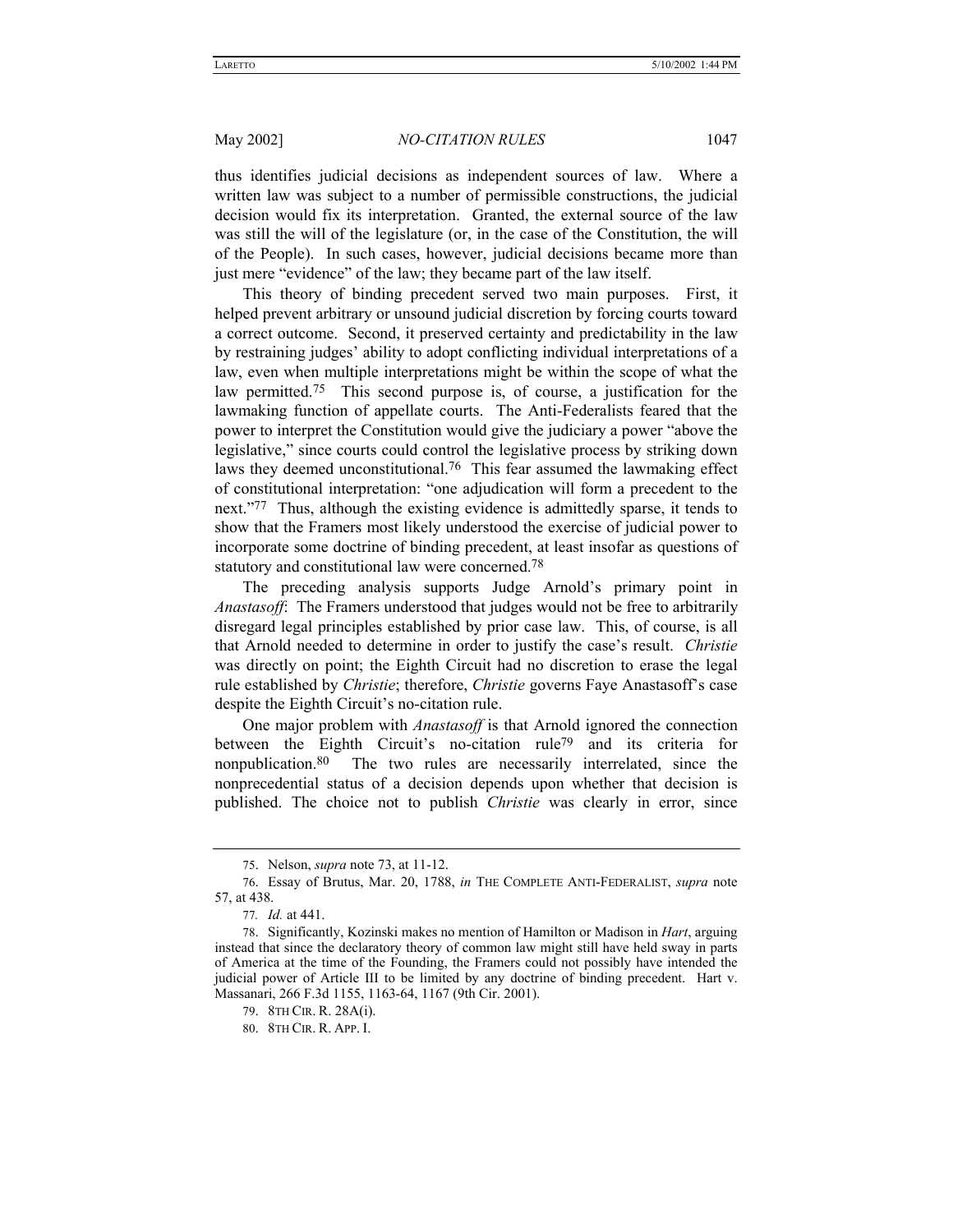*Christie* established "a new interpretation" of the law.<sup>81</sup> Viewed in this light, Arnold could have invalidated Rule 28A as applied to *Christie*, while leaving the general rule intact. That he did not do this confirms his belief that *all* cases, not just ones involving new rules of law or widely varying fact-patterns, carry the force of precedent. The historical evidence tends to show, however, that the Framers understood precedential authority to derive from a combination of the act of adjudicating and the legal reasoning by which such adjudication was possible, not from either factor alone. If this proposition is true, then a decision's value as precedent is determined in part by the nature of the reasoning process; a court subscribing to a no-citation rule therefore does not ìcreateî precedential value, but rather identifies its presence or absence.

# III. PRECEDENTIAL AUTHORITY STEMS FROM THE ACT OF ADJUDICATION AND THE REASONING UNDERLYING THE DECISION

What gives a decision precedential authority? Can all decisions possess such authority, regardless of whether they establish new rules of law, apply established rules to unique fact patterns, or merely follow the decisions that have come before them? In this section, I will argue that precedential authority derives from both the act of adjudication and the nature of the legal reasoning involved. With respect to many cases, therefore, *Anastasoff* is correct: judicial decisions are precedential authority unless they contain a negligible amount of legal reasoning (i.e. they strictly follow existing precedent without needing to rely upon analogical deductions). No-citation rules would be constitutional in this latter category of cases, but unconstitutional as applied to cases having precedential weight.

The true argument from precedent gives a past decision present value despite the belief that the former decision was erroneous.82 In theory, the act of adjudication constitutes the resolution of a legal issue despite the quality of the reasoning involved. While the Founders did not necessarily believe that erroneous decisions had precedential authority, they recognized that the doctrine of precedent required certain decisions to be considered final. In 1791, for example, Madison had questioned the constitutionality of a national bank.83 His 1817 assent as President to the Bank of the United States provided him with an opportunity to expound on the reasons for accepting as decided a question that, in his opinion, had been incorrectly resolved:

[W]hy are judicial precedents . . . of authoritative force in settling the meaning of the law? It must be answered; 1st. Because . . . the good of society requires that the rules of conduct of its members should be certain and

<sup>81</sup>*. See id.*

<sup>82.</sup> Frederick Schauer, *Precedent*, 39 STAN. L. REV. 571, 575 (1987).

<sup>83.</sup> Letter from James Madison to Charles David Ingersoll, June 25, 1831, *in* MIND OF THE FOUNDER: SOURCES OF THE POLITICAL THOUGHT OF JAMES MADISON 390 (Marvin Meyers ed., rev. ed. 1981).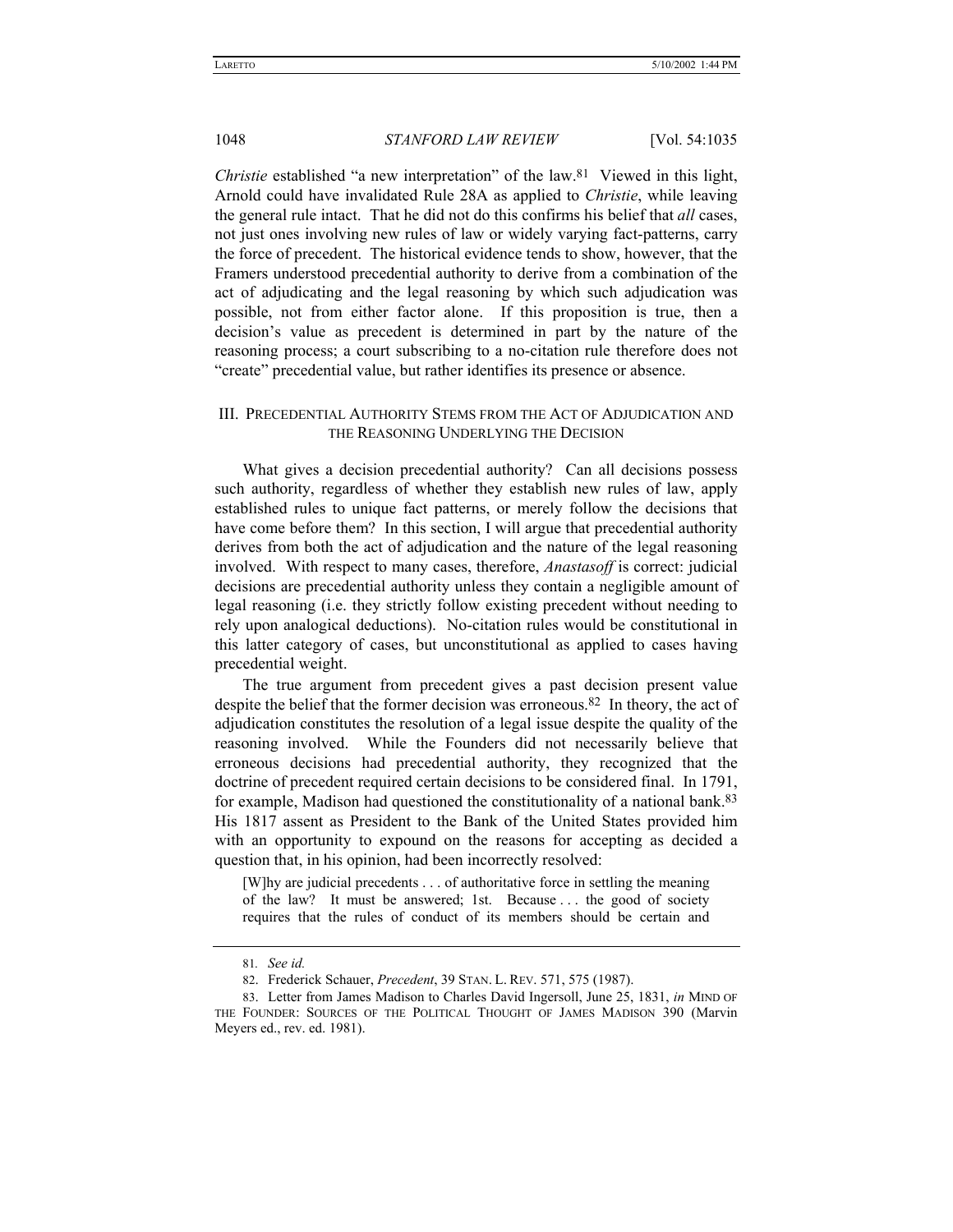known . . . 2. Because an exposition of the law publicly made, and repeatedly confirmed by the constituted authority, carries with it, by fair inference, the sanction of [the people, who] have determined its meaning through their judiciary organ."84

In other words, Madison accepted the precedential authority of a decision with which he disagreed not solely because of the stability interest in having the issue decided, but also because the act of adjudication itself gave authoritative force to the decision. Hamilton, while less specific on why the act of deciding imbued a decision with precedential force, also acknowledged that the goal of "avoid[ing] arbitrary discretion in the courts" justified binding future judges.85

The act of adjudication alone, however, cannot sustain the precedential authority of a decision that is not solidly grounded in legal reasoning. The method a court uses for arriving at its result either sustains or undercuts the precedential value of a decision. For Blackstone, a "manifestly absurd" decision was not merely bad law—it was *not* law at all.<sup>86</sup> The declaratory theory of common law, which was based on the belief that the law had a "Platonic" or "ideal" existence apart from judicial decisions, saw judicial decisions as "evidence" of the law, binding only to the degree that they were consistent with the "ideal"  $law<sup>87</sup>$  Blackstone himself favored a stricter adherence to precedent, but borrowed from declaratory theory the idea that the authority of a decision derived at least in part from the reasoning behind it.88 Although the Founders rejected the notion that the reasoning behind every decision was subject to constant reevaluation, they preserved as an exception to the doctrine of stare decisis the correction of extreme errors in legal reasoning.89

Of course, Arnold readily acknowledges in *Anastasoff* that "[i]f the reasoning of a case is exposed as faulty  $\ldots$  precedents can be changed.<sup>790</sup> Thus, he seems willing to admit that the precedential value of a case depends at least in part upon how the court reaches its decision. But what if the court need not engage in legal reasoning to reach its result? Assume, for instance, that the *Christie* decision had been a published, *en banc* decision of the Eighth Circuit. *Christie*, which dealt with a fact pattern identical to the one in *Anastasoff*, decided the legal issue precisely at stake in the latter case. Had Faye Anastasoff been able to make it to a hearing on the merits before having her appeal dismissed as frivolous, Judge Arnold would have affirmed on the authority of *Christie*. The judge would not have duplicated the reasoning of the

<sup>84</sup>*. Id.* at 391.

<sup>85.</sup> THE FEDERALIST NO. 78, *supra* note 70, at 510.

<sup>86. 1</sup> BLACKSTONE, *supra* note 52, at 70.

<sup>87.</sup> Lee, *supra* note 48, at 660.

<sup>88</sup>*. Id.* at 662.

<sup>89</sup>*. See id.* at 683.

<sup>90.</sup> Anastasoff v. United States, 223 F.3d 898, 904-05 (8th Cir. 2000).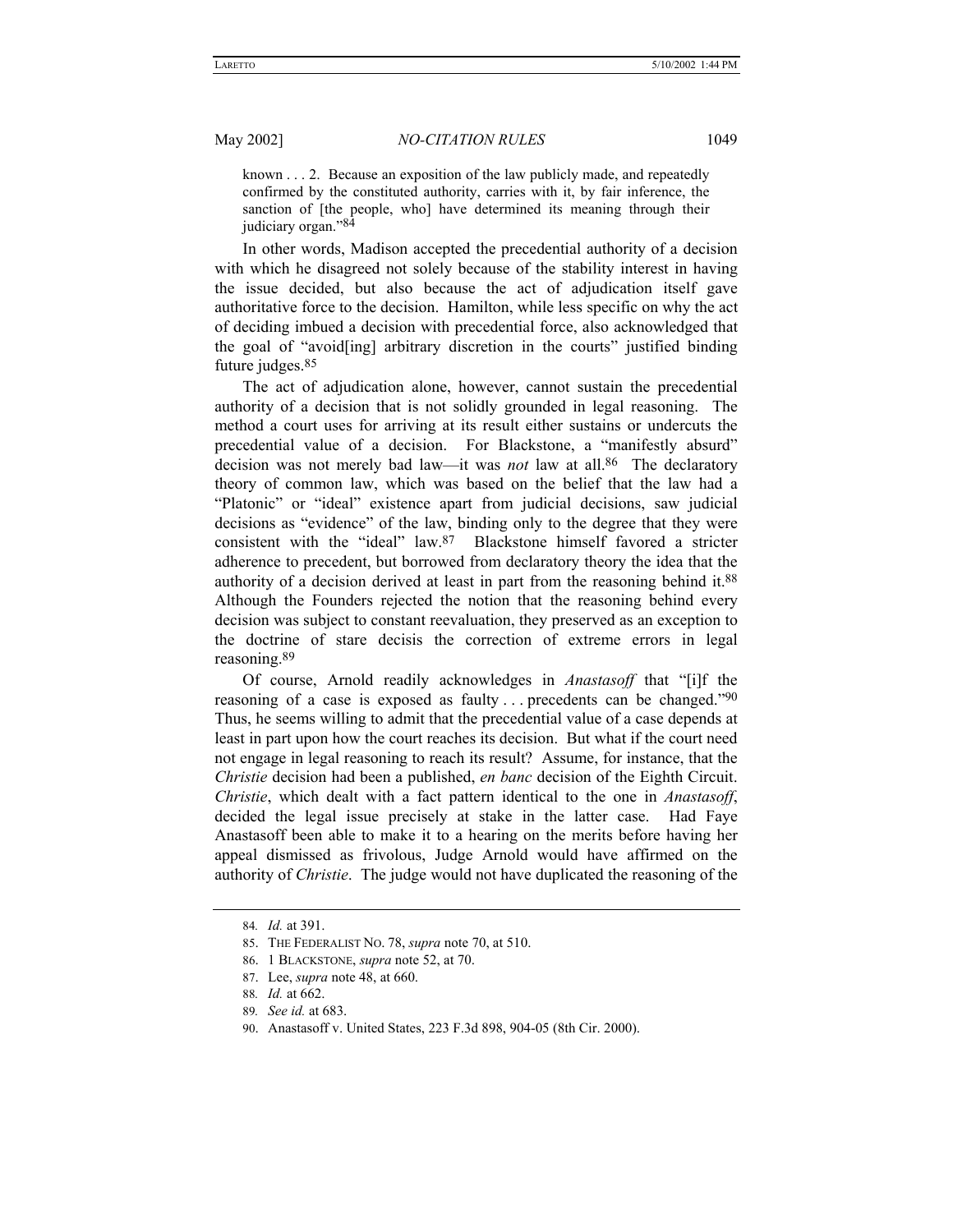*Christie* court, but would have simply relied upon the direct authority of existing precedent. In such a case, the Eighth Circuit panel's decision could not honestly be said to constitute precedent itself.

Cases in which a court can rely upon an existing precedent without making an analogical leap are not therefore properly identified as precedents themselves, since they do not engage in legal reasoning but rather assume as correct the reasoning of the cases upon which they rely. The nonpublication and noncitation of these types of decisions do not violate Article III, and a court that forbids their citation does not legislate, but merely identifies, their lack of precedential value. But what of cases such as *Anastasoff*, in which the prior decision should *not* have been subject to the Eighth Circuit's no-citation rule? Part IV addresses the discretionary problem created by no-citation rules and suggests a number of possible approaches toward resolving it.

# IV. PRESERVING JUDICIAL ECONOMY WITHIN THE BOUNDS OF ARTICLE III: SOME RECOMMENDATIONS

Any potential solution to the problem of unpublished opinions and nocitation rules must take into account two overarching concerns. First is the problem of case volume mentioned in Part I. Judges constantly struggle with docket management; "spending more time" on each case<sup>91</sup> is a solution that few judges will readily endorse. This observation is especially true given the second major concern: The Constitution requires neither the issuance in writing nor the publication of judicial decisions.<sup>92</sup> As a practical matter, then, the realistic choice is not between a limited citation system and a system in which all unpublished decisions are citable; rather, "[the choice] is between preparing but not publishing opinions in many cases and preparing no opinions in those cases [at all].<sup> $393$ </sup> An evaluation of the method by which judges commit their legal reasoning to writing demonstrates the breadth of this problem. Although judges might not be able to make a decision nonprecedential in the abstract or constitutional sense, they can certainly affect the degree to which their written opinions are *useful* as precedent in subsequent cases. While recommendations for reform must aim at reducing judicial abuse of no-citation rules (whether such abuse is intentional or inadvertent), they must also consider a potential side-effect of a reduction in judicial discretion: that judges will nullify the beneficial effects of reform if increased workload drives them to summarily dispose of cases bearing potential precedential value.

<sup>91</sup>*. Id.* at 904.

<sup>92.</sup> See id. at 903; see also Reynolds & Richman, *supra* note 19, at 575-76 ("American reporting [was] virtually unknown until the start of the nineteenth century.").

<sup>93.</sup> POSNER, *supra* note 26, at 168-69.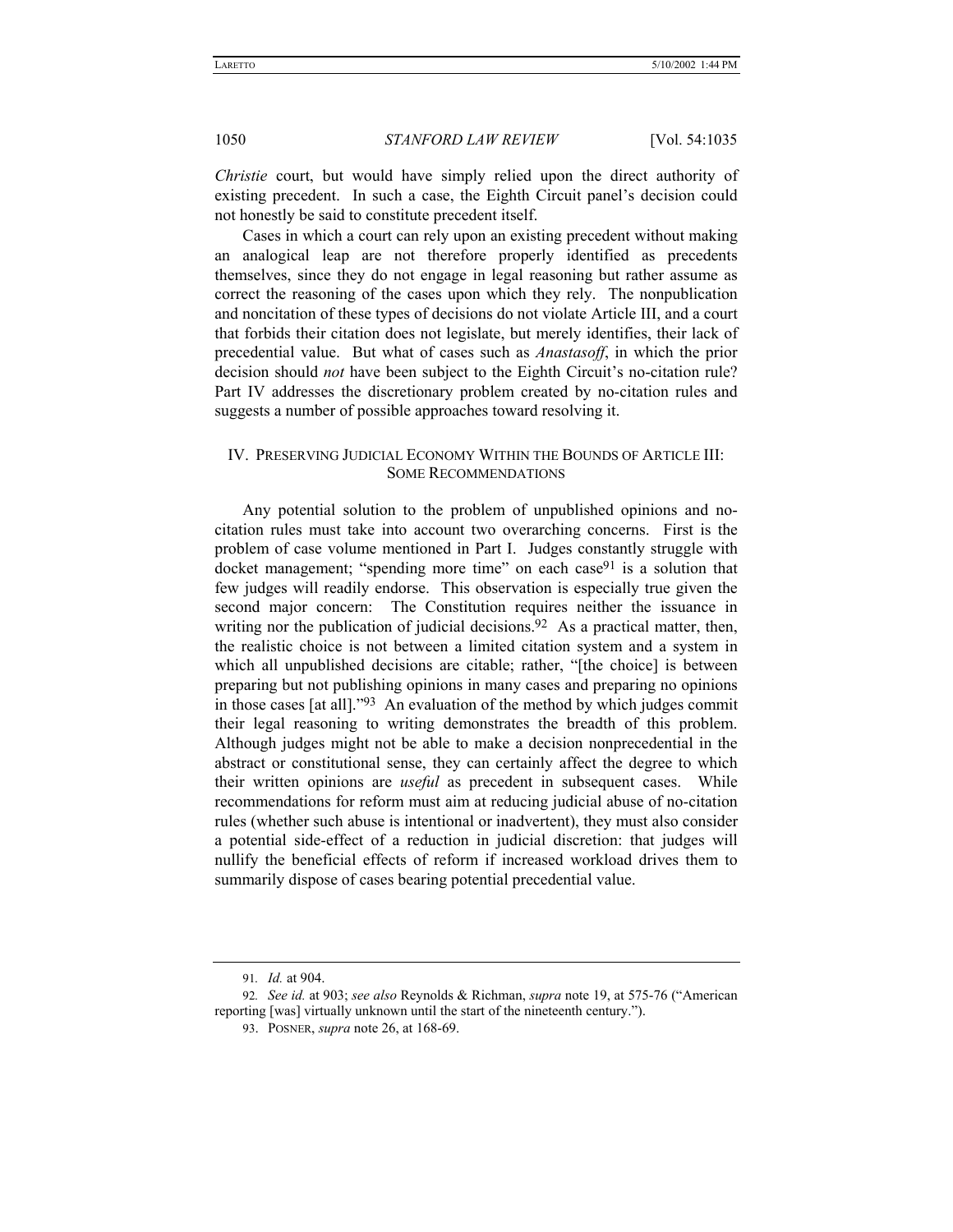# A. *The Written Opinion is Necessary to the Use of a Decision as Precedent*

The crux of Judge Arnold's argument in *Anastasoff* is that courts do not have the authority to determine a decision's precedential effect.<sup>94</sup> To the extent that a decision is a precedent (and, as I have argued, I do not believe all decisions are), a judge violates Article III by not treating that decision as precedent. This reasoning contradicts the assertion of other federal judges, most prominently Alex Kozinski and Stephen Reinhardt, that courts essentially "craft" precedent through their written opinions.<sup>95</sup> Kozinski and Reinhardt argue that an opinionís precedential value comes from the time and effort a court spends developing the factual scenario, legal reasoning, and general rule of a case into a cohesively written text. Indeed, the two judges go so far as to state that "[t]rying to extract from [unpublished decisions] a precedential value that we didn't put into them  $\dots$  would  $\dots$  damage the court in important and permanent ways."<sup>96</sup> Judge Danny Boggs and attorney Brian Brooks criticize this legal realist view, arguing that it "focus[es] on judges and judicial personality as reflected through writing" rather than on "the internal logic that prompted a particular outcome on a particular set of facts.<sup>797</sup>

What Boggs, Brooks, and Arnold all miss, however, is that the transmission of precedential authority is *precisely* dependent upon the manner of transmission. After all, knowledge of a case's holding rarely provides guidance for future cases by itself; rather, the facts and reasoning of a case are vital to the use of that case as precedent.98 Although a case might have inherent precedential value apart from its written opinion, the federal courts as a practical matter have moved beyond the era in which one could cite the precedential authority of cases "established only by memory or by a lawyer's unpublished memorandum.<sup> $99$ </sup> The danger in reforming the no-citation rules, then, is that judges will refuse to write opinions in which the facts and legal reasoning are not clearly laid out. What would happen if the federal courts took this route?

# B. *The Danger of Summary Disposition as a Replacement for the Unpublished Decision*

A number of federal appeals courts currently allow panels to resolve cases without the issuance of a written opinion at all.<sup>100</sup> These resolutions usually

<sup>94. 223</sup> F.3d at 905.

<sup>95.</sup> Kozinski & Reinhardt, *supra* note 30, at 44; *see also* Martin, *supra* note 27, at 192 ("We are *creating* a body of law.") (emphasis added).

<sup>96.</sup> Kozinski & Reinhardt, *supra* note 30, at 81.

<sup>97.</sup> Boggs & Brooks, *supra* note 24, at 22-23.

<sup>98.</sup> Dragich, *supra* note 27, at 782-83.

<sup>99</sup>*. Anastasoff*, 223 F.3d at 903.

<sup>100</sup>*. E.g.*, 2D CIR. R. ß 0.23 (providing for disposition in open court or by summary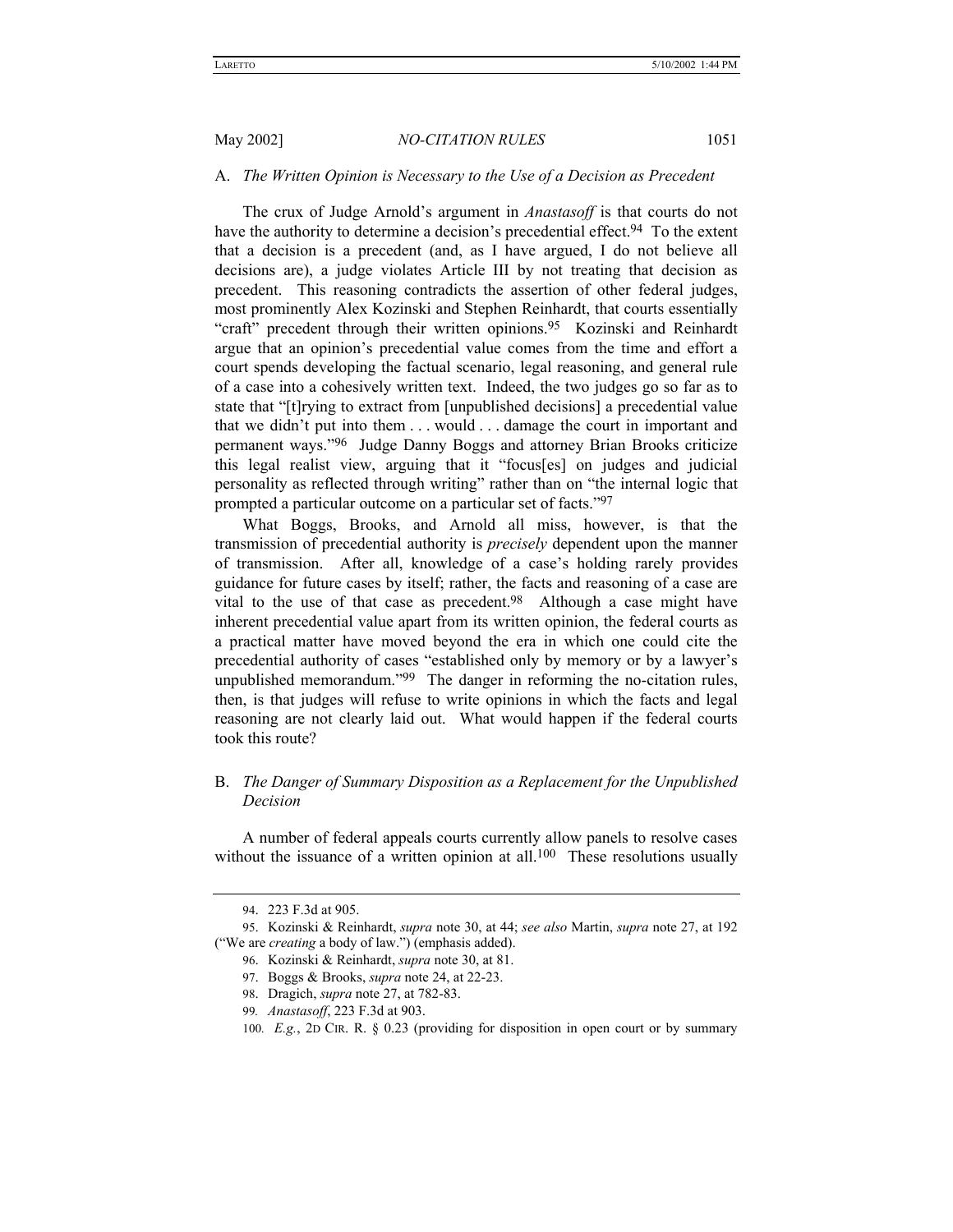consist of either an oral ruling or a short, often one-word, written statement (such as "affirmed"). Currently, the number of appeals disposed of by summary disposition is relatively low, compared to the number of appeals resolved in unpublished decisions.101 The precedential value of summary dispositions is often difficult to determine, since the issuing court provides no written rationale for its decision.<sup>102</sup> As a practical matter, therefore, summary dispositions could serve the same purpose of judicial economy that unpublished decisions serve today.

Reformers should be wary of changes to no-citation rules that would encourage judges to adopt the summary disposition mechanism as an alternative to writing unpublished decisions. To the degree that litigants can gain access to unpublished decisions, $103$  they can at least review the rationales behind those decisions (however "bare-bones" those rationales might be). Unpublished decisions therefore provide at least some degree of a check against the nonpublication of clearly precedential decisions. Summary dispositions are completely impenetrable to litigants and other courts, and should therefore be avoided.104

# C. *Recommendations for Reform: Tighten Up Publication Standards While Continuing to Discourage the Use of Unpublished Opinions*

Reform of the nonpublication and no-citation rules should focus on protecting the publication of those decisions that have clear precedential value. As an initial matter, the Courts of Appeals should carry a presumption in favor of publication, with a unanimous vote required for nonpublication.105 This would place a burden upon deciding panels to thoroughly evaluate a case before deciding not to publish. Next, the circuits should adopt detailed criteria

order); 11TH CIR. R. 36-1 (providing for summary affirmance in certain cases).

<sup>101.</sup> For 2000, the number of cases resolved by summary disposition was 1,136, while the number of cases resolved by unpublished decision was 20,791. JUDICIAL BUSINESS OF THE UNITED STATES COURTS, *supra* note 21.

<sup>102.</sup> Dragich, *supra* note 27, at 763-64.

<sup>103.</sup> Although unpublished decisions are not "secret" law in the sense that they are available from the appellate courts themselves, not all unpublished decisions are widely available on the Westlaw and Lexis databases. Merritt, *supra* note 28, at 1393 (noting that over half of the circuits do not release their unpublished opinions to online services).

<sup>104.</sup> Many commentators, including a number of federal judges, have expressed concern over potential abuse of the summary disposition mechanism. *E.g.* Dragich, *supra* note 27, at 801 (arguing *inter alia* that summary reversals should never be issued); Martin, *supra* note 27, at 192 (expressing disapproval of Sixth Circuit Rule 19, which permits oral rulings from the bench); Hon. Bruce M. Selya, *Publish and Perish: The Fate of the Federal Appeals Judge in the Information Age*, 55 OHIO ST. L.J. 405, 409-10 (1994) (stating that shorter memorandum opinions are preferable to terminations without opinion).

<sup>105.</sup> Currently, nearly half of the federal appeals courts carry a presumption against the publication of opinions. *See* Elizabeth M. Horton, *Selective Publication and the Authority of Precedent in the United States Courts of Appeals*, 42 UCLA L. REV. 1691, 1695 n.12 (1995).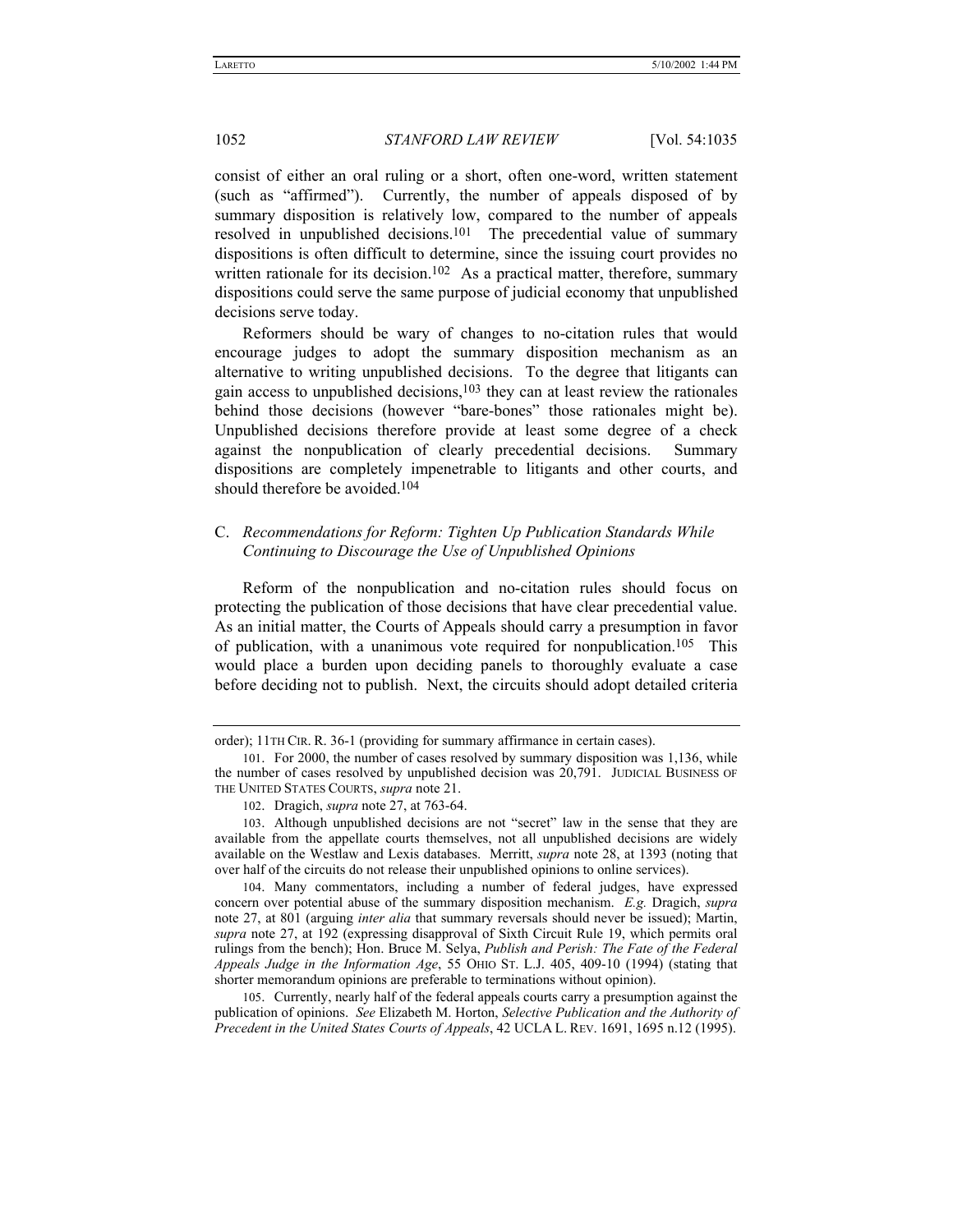for determining that a decision lacks precedential value.<sup>106</sup> Although courts might have difficulty in predicting the precedential value of their decisions, increasing the detail of circuit publication standards might help to rectify this problem. Finally, nonpublication should only be permitted for affirmances in which none of the panel members file separate opinions.<sup>107</sup>

To balance the increase in published opinions, the circuits should continue to discourage the citation of unpublished decisions. While a statement that unpublished opinions "are not precedent" is probably unnecessary, courts should affirm that the citation of unpublished decisions is frowned upon and that the burden of demonstrating an unpublished decision's precedential value lies with the party seeking to use that decision.108 This recommendation would serve three purposes. First, it would provide litigants seeking to establish the precedential value of an unpublished decision with a procedural mechanism not quite as extreme as an as-applied Article III challenge to a court's no-citation rule. Second, it would generally discourage litigants from using unpublished opinions frivolously, because of the burden of showing those decisions' precedential value. Third, it would preserve the use of the unpublished decision as a "precedential safeguard" in a way that summary dispositions would not. Following these recommendations would help ensure that the cases subject to nonpublication are really ones with no precedential value, and would limit the overall citation of unpublished decisions in the circuits.

### **CONCLUSION**

Over two hundred years ago, Sir Edward Coke made a prescient observation regarding written opinions and judicial resources:

[I]n truth, if Judges should set down the reasons and causes of their judgments within every record, that immense labour should withdraw them from the necessary services of the common wealth, and their records should grow to be . . . of infinite length, and in mine opinion lose somewhat of their present authority and reverence.109

The federal appeals courts are overloaded. In order to effectively manage the disposition of cases before them, these courts have instituted rules limiting the publication and citation of decisions lacking precedential value. Whether a decision actually *is* a precedent, however, is not a question that judges may

<sup>106.</sup> Among the circuits, the Federal Circuit's publication criteria are the most comprehensive. *See* FED. CIR. R. APP. ß 10(4).

<sup>107.</sup> Reynolds & Richman, *supra* note 19, at 612-17.

<sup>108.</sup> Permitting the use of unpublished decisions merely for their persuasive value would probably not result in a significant increase in the citation of such decisions, and as such should be allowed. *See* Martin, *supra* note 27, at 195 (admitting that the Sixth Circuitís change from a strict no-citation standard to one allowing citation for persuasive value had not "opened the floodgates to citation of unpublished opinions").

<sup>109. 2</sup> EDWARD COKE, REPORTS iii (George Wilson trans., 1777).